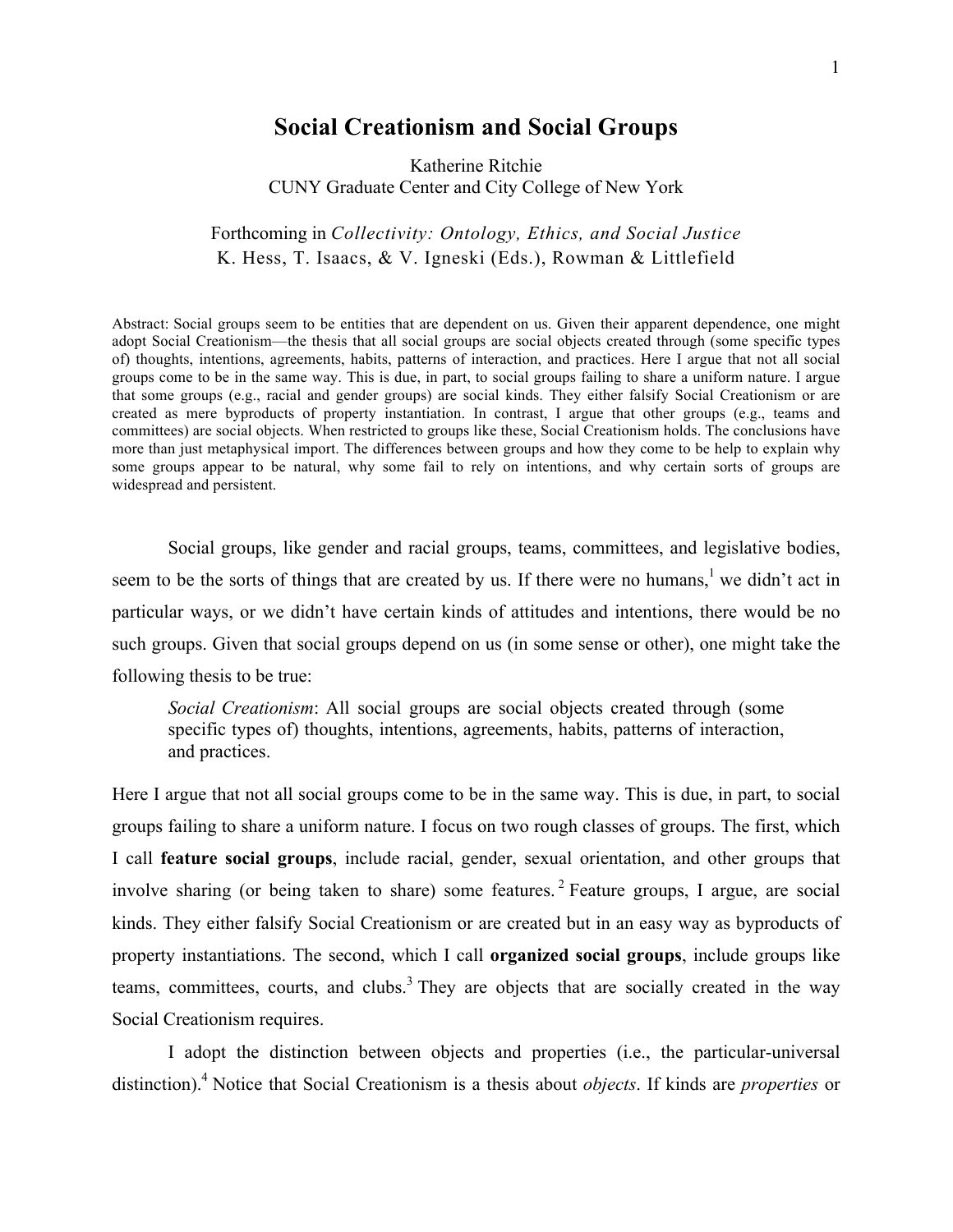*clusters of properties* (the two dominant views of the metaphysics of kinds), groups that are social kinds falsify the thesis. Yet, this is not to arbitrarily stack the deck. For, I argue that even if kinds are objects, they come to be in a way that is distinct from and "easier" than the way organized social groups are created. The difference is not just relevant to metaphysical inquiry. It helps to explain why some groups seem to be natural and others do not and why some groups often come to be without people (collectively) intending for them to exist, while others do not (or do so less often). It is also part of the explanation as to why certain sorts of groups are widespread and persistent (e.g., racial groups), while others (e.g., a graduate admissions committee) are not.

To keep track of the distinction between the ways objects and properties depend on social factors, I adopt the following terminological conventions. I reserve "social creation" for claims about *objects* (i.e., particulars) coming to be through beliefs, intentions, practices, and so on. I use "social construction" for the claim that *properties* (i.e., universals) come to be through beliefs, intentions, and so on.

The paper is structured as follows. I sketch a view of feature social groups as social kinds (§I). I then (§II) examine three views of natural kinds, outline social analogs, and consider whether feature groups (so understood) are socially created. I argue that they are not on two of the three approaches, and that on the third approach while they are created, it is only derivatively. They are just the extensions of social properties. Next, I sketch a view of organized groups as structured wholes (§III). I argue that organized groups are socially created in a robust sense ( $\S$ IV). Finally, I draw concluding remarks ( $\S$ V).

Before proceeding, notes on the complexity of the categorization of groups and on connections to other arguments are needed. Epstein has convincingly argued that social groups vary along multiple dimensions.<sup>5</sup> While I take groups within a class (e.g., groups that are in the class of organized groups) to share a general ontological status, I do not require that they all share a highly specific nature. Moreover, while here I discuss two classes of groups, I do not commit to the view that *all* groups can be classified as either feature or organized groups. In addition to teams, courts, races, and genders, there are non-human animals groups (e.g., pods of dolphins and herds of elephants) and groups of inanimate entities (e.g., books in a library and food groups). There are also human groups like communities, crowds, queues, and mobs. There might be many (far more than two) classes of social groups and groups more generally. Part of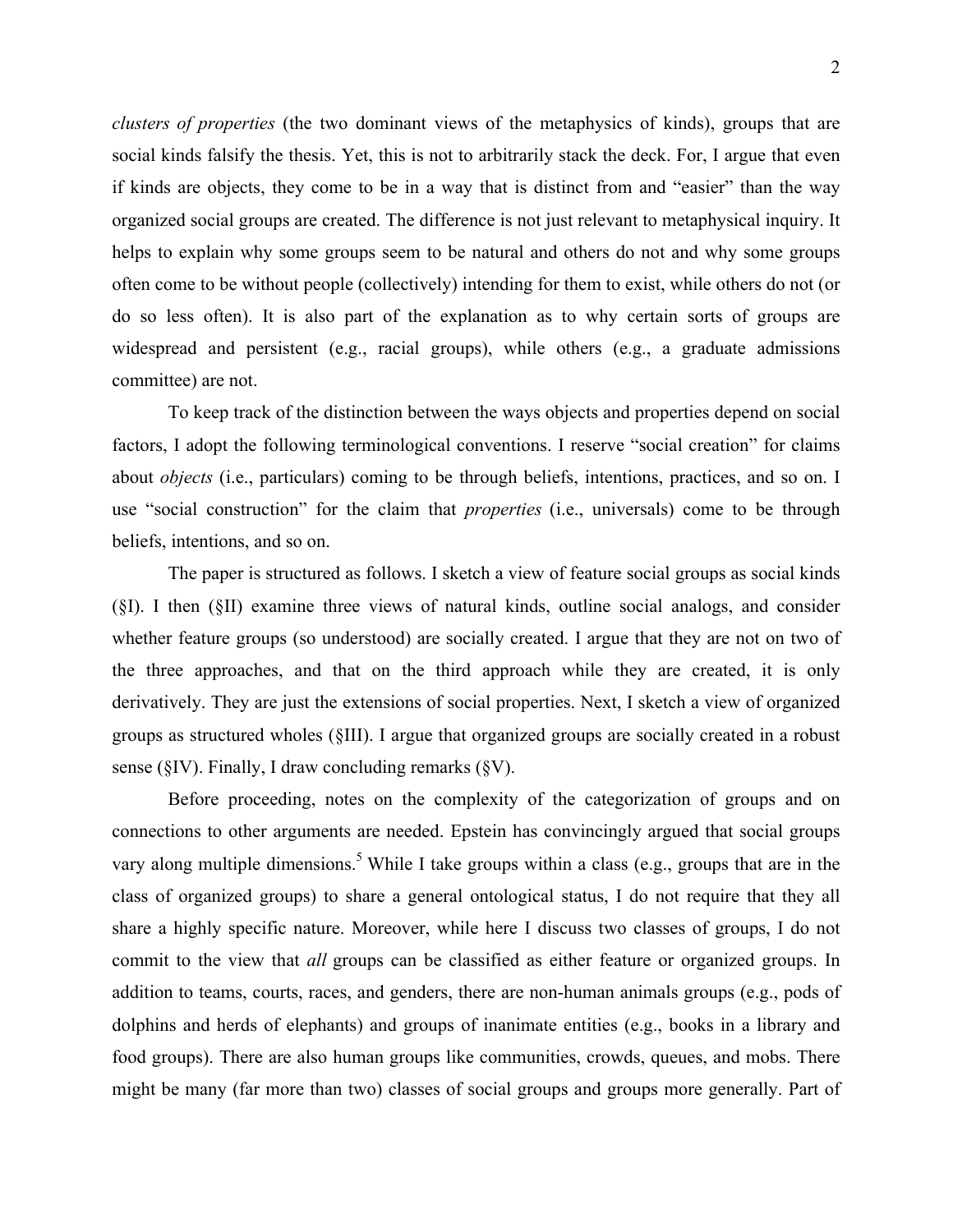my aim here is to shed some light on the massive complexity of the social world, by revealing some of the complexity of a small portion of social reality.

Others have made the point that some social entities are intentionally created, while others come to be in a derivative sense. For instance, Thomasson has argued that some social entities are intentionally created and others are byproducts. <sup>6</sup> She argues that laws and corporations are things that are intentionally created, while class systems, gender-bias, and economic recessions are byproducts that are, as she puts it, "generated, rather than created or constructed".<sup>7</sup> Tuomela takes states of inflation and pollution to "belong to social artifacts broadly understood" but takes these to be derived in a way that can be unintended and unanticipated.<sup>8</sup> Searle holds that there are "systematic fallouts" (e.g., recessions) that are at the "macro" level.<sup>9</sup>

The examples Thomasson, Tuomela, and Searle offer all involve systematic patterns or events. They do not consider the question of whether groups could be "generated" in this way. Groups might depend on broad social patterns, but groups themselves are far more entity-like than economic cycles or class discrimination. Social groups can be parts of events. For example, two teams might play a game. But, groups are not identical to events. The arguments I offer here differ from those that have come before in focusing squarely on entities that are neither events nor processes or patterns. Given the important roles social groups play in our lives and their centrality in social and political debates, a direct examination of the ways social groups come to be is called for.

### I. Feature Groups as Social Kinds

As the name suggests, membership in a feature group seems to require sharing (or being taken to share) one or more properties or features. Someone's being a member of a feature group is also often used to infer that the individual has other features. For example, if I find out that the candidate I am scheduled to interview is a woman, I might infer that she will be wearing makeup and will carry a purse rather than a briefcase. These features might not be part of *what it is* to be a woman, but features that are commonly associated with women given broader social norms and practices. Depending on the particulars of the view, a metaphysics of feature groups may also help to explain stereotypes operative in making additional inferences, for example, one drawing the inference from the interviewee being a woman to the conclusion that she will be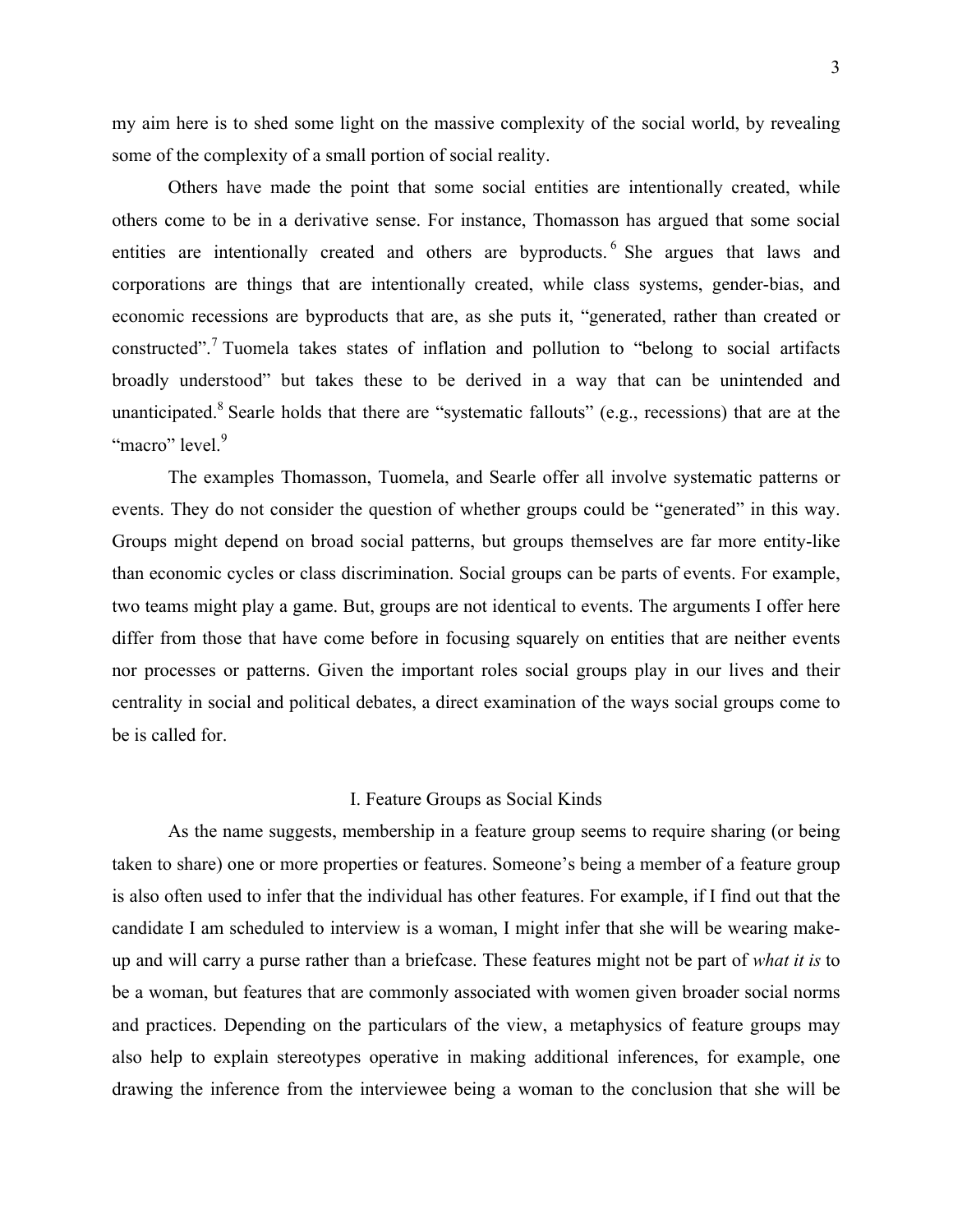good at organizing departmental events.<sup>10</sup> These conditions can be formulated more generally as follows:

*Membership in Feature Groups*: Someone, x, is a member of feature group G just in case x has (been socially assigned) features associated with G.<sup>11</sup>

*Feature Group Induction*: If x is a member of feature group G, it will often be inferred that x has additional features F associated with G.

Membership in Feature Groups and Feature Group Induction are strikingly similar to conditions often given for natural kinds. Natural kinds are usually taken to be characterized by some essential or defining feature(s) and to factor in inductive inferences. For instance, water might be characterized by the feature of being composed of  $H_2O$ . That some particular sample is water might figure in inferences about its boiling and freezing points.

While one might hold that feature social groups are kinds, they do not seem to be paradigmatic instances of natural kinds. Some natural kinds, like  $H_2O$ , might have shared intrinsic (i.e., internal and non-relational) essences, but social feature groups plausibly do not. There is, for example, no genetic material that all and only Blacks share. If one holds that a shared intrinsic essence is necessary for a kind to be natural, feature social groups are not natural kinds. Further, while being a member of a feature social group might figure in inductive inferences, the conclusions drawn are often unreliable, and can be normatively dangerous in ways inferences from something's inclusion in a natural kind are not. The example involving the woman job candidate above provides one instance of an unreliable and potentially oppressive inference involving a social kind. How to understand naturalness is contentious, but these disanalogies between paradigmatic natural kinds and paradigmatic feature social groups provide reason to hold that feature groups are not natural kinds.<sup>12</sup> However, the similarities between feature groups and kinds made manifest by the conditions above should not be overlooked.

To account for the similarities and differences, we should take feature groups to be social kinds.<sup>13</sup> The features associated with social kinds do not "cut nature at its joints"; social kinds are not nomologically necessary. Rather, *social kinds* are kinds with membership or instantiation conditions that depend on social factors like social behavior, patterns of action, habits, beliefs, intentions, processes, practices, activities, rules, laws, norms, and arrangements.<sup>14</sup> The intensions (i.e., membership conditions) of feature groups could depend on social factors in two distinct, but not mutually exclusive, ways.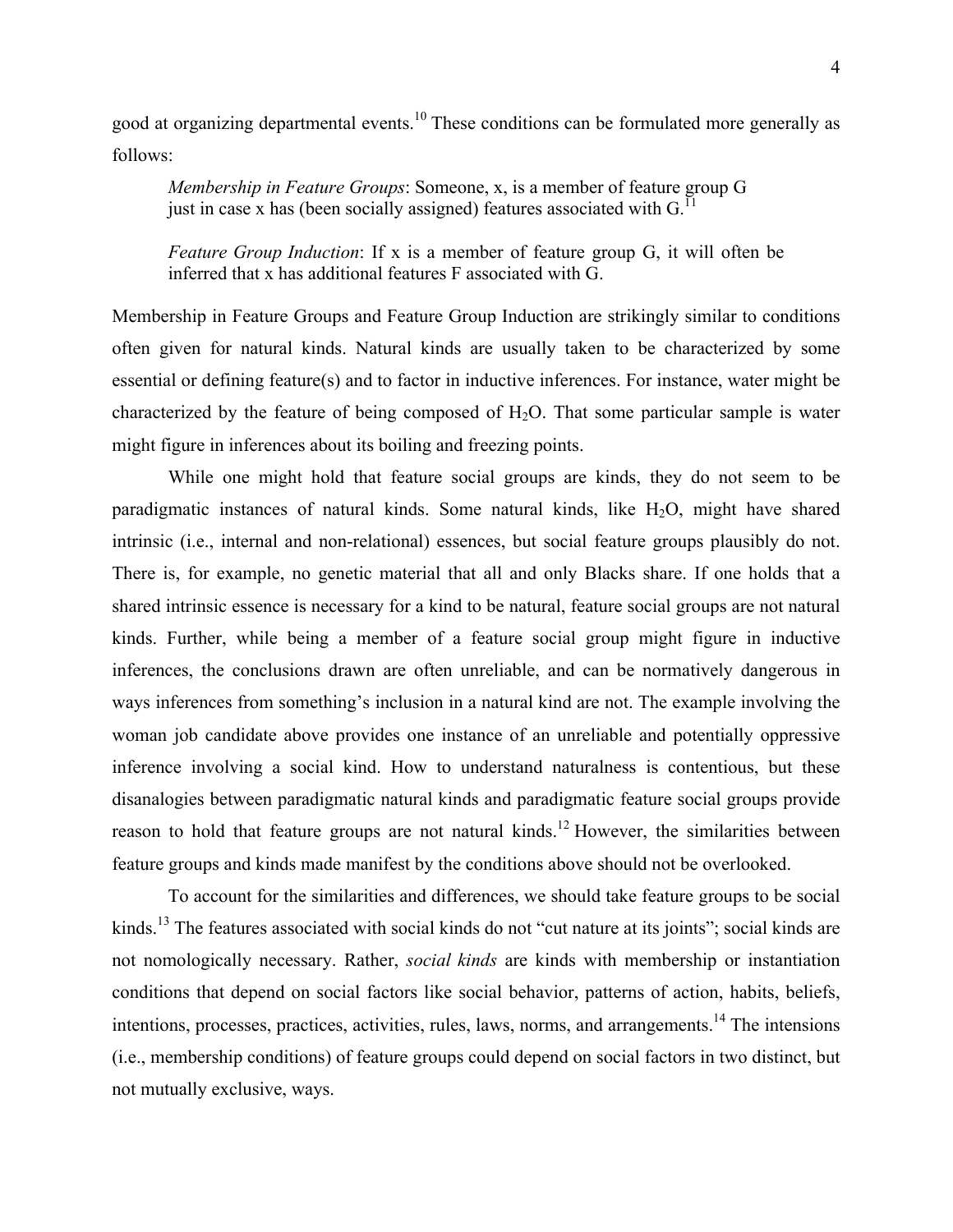First, our practices and intentions might be used to *count* the possession of some natural non-socially-dependent properties as those that specify membership in some feature group. For example, levels of skin pigmentation and having XX chromosomes are properties that are not constitutively dependent on our intentions or practices. They are properties that are "out there" in the world. Our practices and beliefs could classify (or "count") these as the properties required for being a member of a feature group and endow them with further features (e.g., norms or statuses).

Mikkola's trait/norm covariance model of sex and gender "counts" non-socially dependent properties as social kind properties in this way. She takes descriptive traits to describe "the way the world is".<sup>15</sup> Descriptive traits include, for instance, physical traits, features of one's appearance, that one engages in particular tasks, and that one calls oneself a woman. Evaluative norms, on the other hand, are stereotypical judgments that reflect values and norms of a culture. Descriptive traits and evaluative norms are linked or co-vary due to social views. Mikkola states that "although it is a mind-independent feature of reality that Jane wears makeup, that Jane acts in a feminine way because she wears make-up is mind-dependent".<sup>16</sup> Societal views are what "count" Jane's wearing make-up as feminine or womanly.

Second, social practices and intentions might *construct* properties that determine feature group membership.<sup>17</sup> On this picture, natural features might help to guide our ascriptions of social kind membership, but the properties that ultimately define membership in a feature group are constitutively dependent on social factors. They might depend on factors like representations, beliefs, and intentions.<sup>18</sup> They also include more external, less mentalistic factors like patterns of interaction, habits, rules, laws, norms, arrangements, and material resources.<sup>19</sup> Ásta's, Haslanger's, and Thomasson's views involve this sort of construction of social properties.

Ásta argues that a person x is a woman in a context C when the property *being a woman* is conferred on x in C.<sup>20</sup> While a person having some bodily features might be part of what justifies the conferral of the property,  $x$  is not a woman because of those features. Instead,  $x$  is a woman in virtue of being conferred the property *being a woman*, which is constituted through institutional or communal constraints and enablements. A person has the socially constructed property given attitudes, actions, or states of another subject (or group of subjects). The property itself, not just ascriptions of it, is dependent on our perceptions, judgments, intentions, and practices.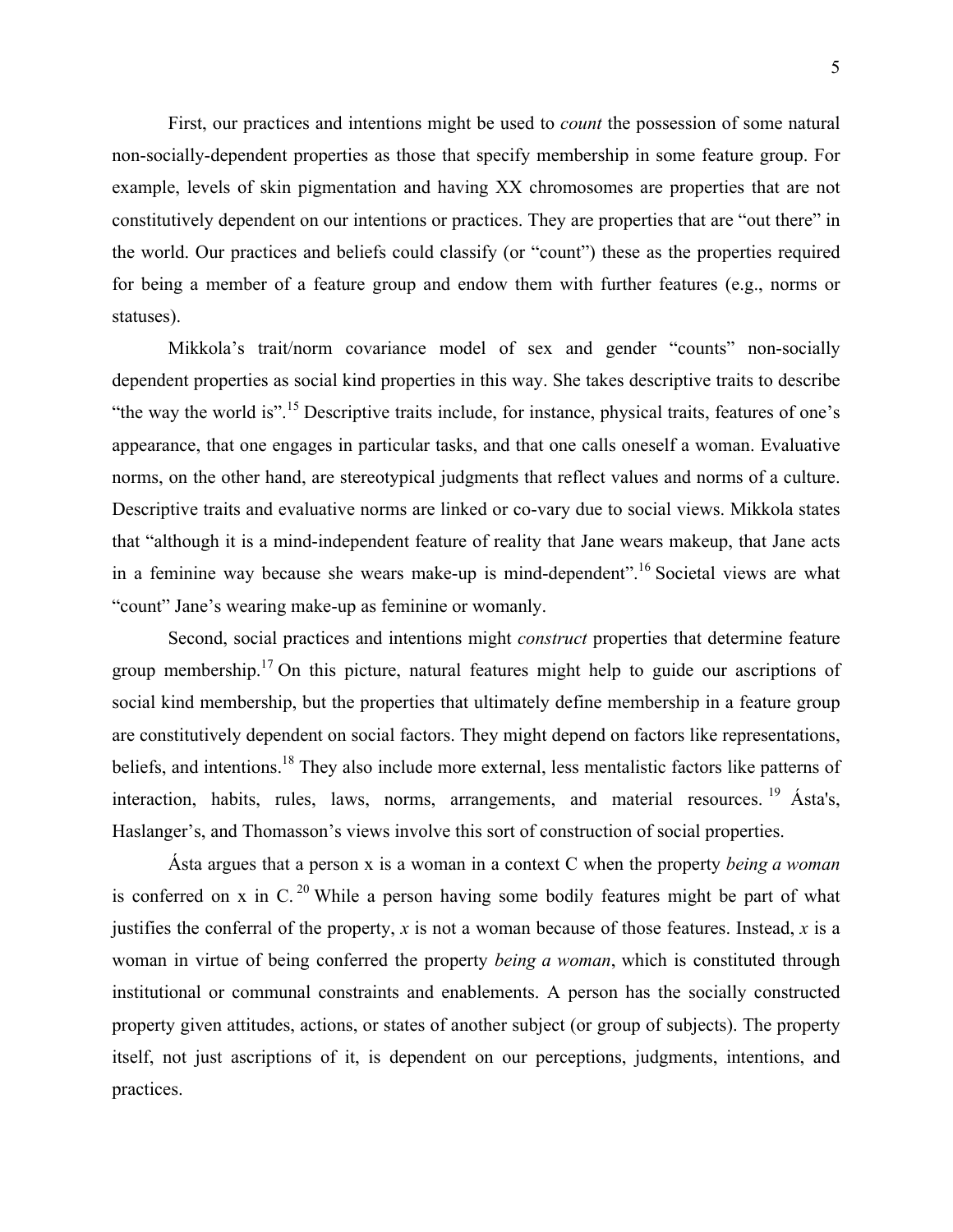According to Haslanger, gender and race depend on being socially subordinated or privileged. For example, she states that "S is a woman iff S is systematically subordinated along some dimension (economic, political, legal, social, etc.) and S is 'marked' as a target for this treatment by observed or imagined bodily features presumed to be evidence of a female's biological role in reproduction".<sup>21</sup> Being socially subordinated is a property that is constructed by social practices and intentions.

On Thomasson's view, social groups all involve norms. Norms can specify how members of a group are to act, how others are to treat them, or what specific roles individual members are to play.22 For instance, a norm like *one ought to be soft-spoken* could be a feature that is part of what defines membership in a feature group. Normative features (at least most of those relevant to social groups) are plausibly features that are constructed, rather than natural features that we target as those required for group membership.

Some views might involve both construction and counting. For instance, consider Searle's view. He states, "we make it the case by Declaration that for any x that satisfies condition p, x has the status Y and performs function F in [context]  $\mathbb{C}^n$ . <sup>23</sup> According to Searle, constitutive rules of this form are put in place by collective acceptance in a community. For example, Searle takes being a dollar bill to require the following condition p: being printed by the Federal Reserve with a particular color and design. Merely meeting p is not sufficient for being a one-dollar bill. The declaration or collective acceptance that meeting p gives an object a status and function is also necessary for something to have the status and function. Statuses and functions are constructed features, but being p might not be socially dependent. While Searle does not focus on social groups, his view might be extended to cover them. For instance, we might declare that certain bodily features, genetic material, or historical ancestry are the conditions p that someone must satisfy to have the status of being Black or being a woman.

My aim here is to keep the discussion of feature groups at a general level to allow for all of these views (and others). I will not argue for a particular view of which social features specify social kind membership in any particular feature groups. I leave open whether counted properties, constructed properties, or a combination of the two mark membership in social kinds. I claim only that feature groups are social kinds. I now turn to the question of whether feature groups *themselves* are socially created. That is, I turn to the question of whether the construction or counting of properties leads to the creation of social objects.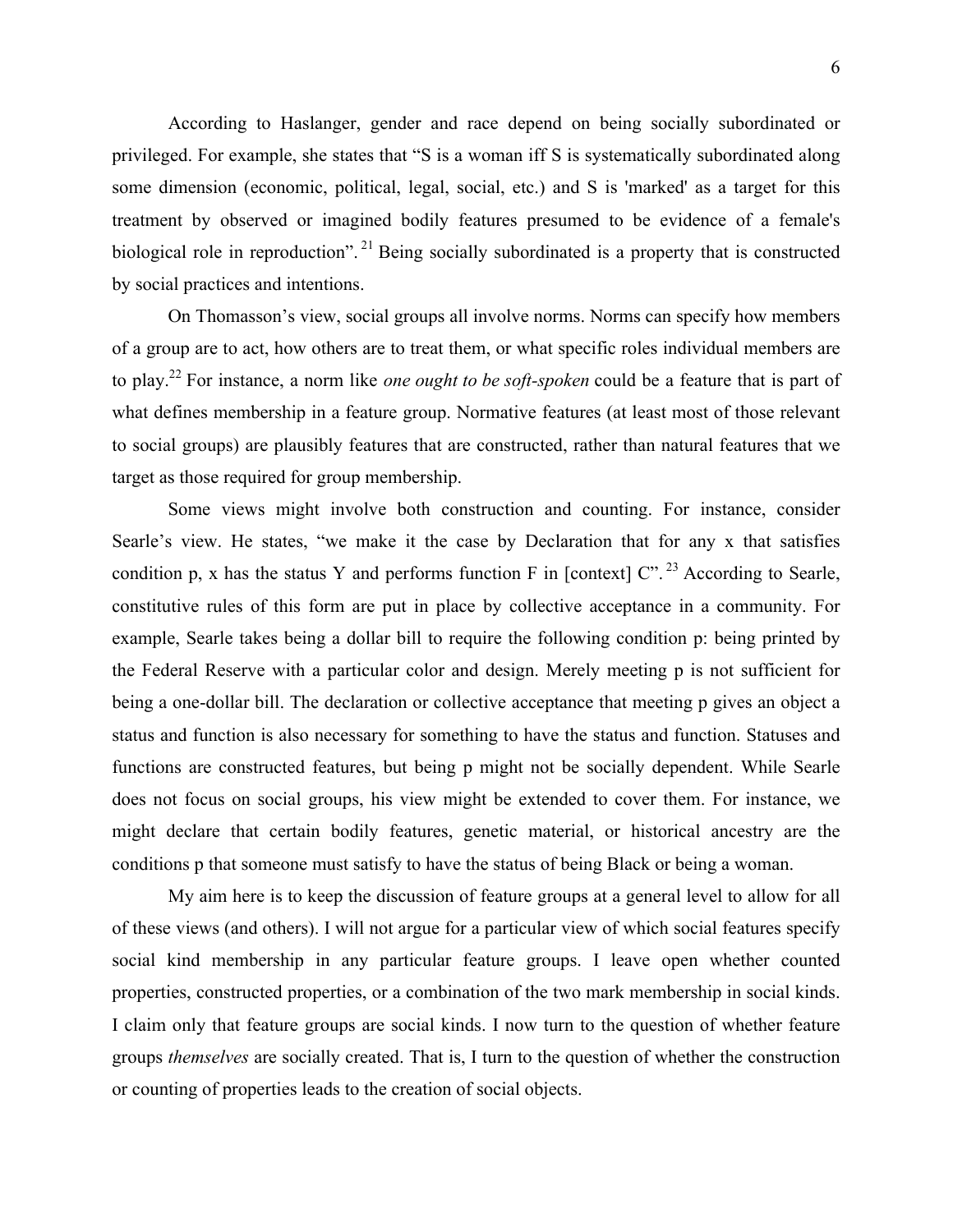#### II. Social Kinds and Social Creationism

There are multiple ways for things to come to be. Plants and animals produce offspring. Stars form in nebulas when pressure builds leading to a collapse. Robots can be built out of circuitry and gears, tables, out of wood and nails. Conventions might be generated by certain patterns of reproduction or beliefs and common knowledge. Widows come to be due to the death of a spouse.<sup>24</sup> According to Social Creationism all social groups are new objects created through (some specific types of) thoughts, intentions, and patterns of interaction. To determine whether feature social groups are socially created objects we need to consider what kinds are.

The main discussions of the metaphysics of kinds focus on natural kinds. The dominant views of kinds identify them with properties<sup>25</sup> or clusters of properties<sup>26</sup>. On the view that kinds are properties, one might hold that some properties (e.g., being water) are natural kinds, while other properties (e.g., being larger than a bread box or being blue) are not. On the view that kinds are property clusters, kinds are not identified with a *single* property. Rather, kind membership is defined in terms of multiple properties. In discussions of natural kinds properties are taken to be clustered by internal biological mechanisms or external factors in the natural environment (including interactions with other populations in the environment). For social kinds, properties might be clustered by our intentions, interactions, practices, habits, or other social factors.<sup>27</sup> For instance, the property of having recent ancestral ties to Africa might be clustered with the property of being deemed unintelligent as a result of the dispersal of propaganda, economic discrimination, and educational policies.

Others argue that kinds are *sui generis* entities.<sup>28</sup> For instance, Summerford develops a view of kinds as sui generis collection-like entities. He argues that a "kind is an intensional entity exhibiting a class-like structure that … is identified in terms of the membership requirements an object must satisfy in order to be a member of that kind".29 They are entities that are group-like in having members. Further, given an aim to capture naturalness he argues that kinds must meet Hirsch's requirement on similarity-making which states: "If (and only if) the Fs are a kind then the similarity between two things is enhanced by the fact that they are both  $Fs$ <sup>30</sup>. The similarity condition will not be met by some (perhaps many) social kinds. So modifications of the view will be needed, but the general picture of kinds as intensionally specified classes could be applied to social kinds.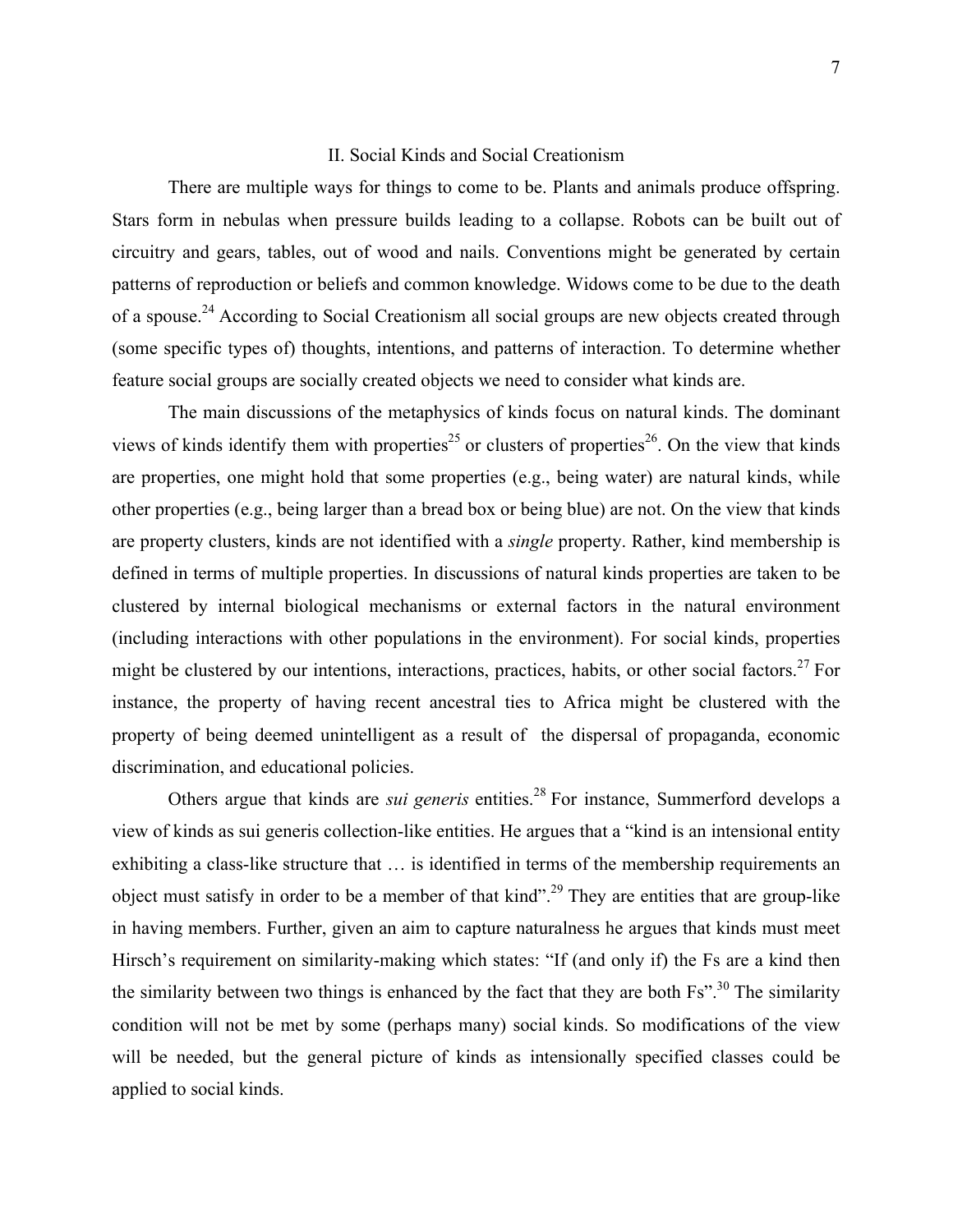Here, I set aside questions of whether there are *natural* kinds and, if there are, what makes a kind natural. Instead I consider whether on these three views Social Creationism holds of social kinds and, therefore, of feature groups.

If kinds are identified with (clusters of) properties, social kinds and therefore feature social groups falsify Social Creationism. Recall that here we are relying on the widely held object-property distinction. If kinds are (clusters of) properties then no new *object* is created at all as feature groups (i.e., social kinds) are not objects. Our actions might count or construct the properties with which social kinds are identified. But, on these views of kinds, Social Creationism fails. It fails as not all social groups are objects at all. On these views, social *construction* but not social *creation* has a role in feature groups coming to be.

If the social kinds with which feature groups are identified are group-like entities, it is plausible that they are objects of some sort. Summerford takes them to be abstract objects, but one could take them to be concrete objects. For instance, one might develop a view on which they are an instance of Fine's variable embodiments.<sup>31</sup> Further, the features that specify membership in a social kind depend on social factors. If we did not count natural properties as the intensions of a social kind, or construct the social properties that are the intensions of social kinds, there would be no feature groups. Moreover, even if we count non-social natural properties as the intensions of a social kind, we add new features that are plausibly not natural in the way having XY chromosomes is.<sup>32</sup> Such features, whether counted or constructed, are socially dependent. According to this view feature social groups are not identified with properties but with a (variable) collection or group of entities. Again, this could plausibly be taken to be an object of some sort. If so, on this view of kinds, feature social groups are not a counterexample to Social Creationism.

There is, however, something very easy about the creation of the kind (i.e., the feature group) in this case. Once the intension has been specified and some individuals have (been assigned) the membership conditions, the feature group exists. While on this view feature groups are objects that are socially created, their creation requires no intentions, beliefs, or practices be directed towards a group *itself*. On this metaphysics of kinds, an object comes to be through the construction of a property. Even though on this view feature groups are not identical to properties they are still the mere byproducts of the social construction or social counting of properties.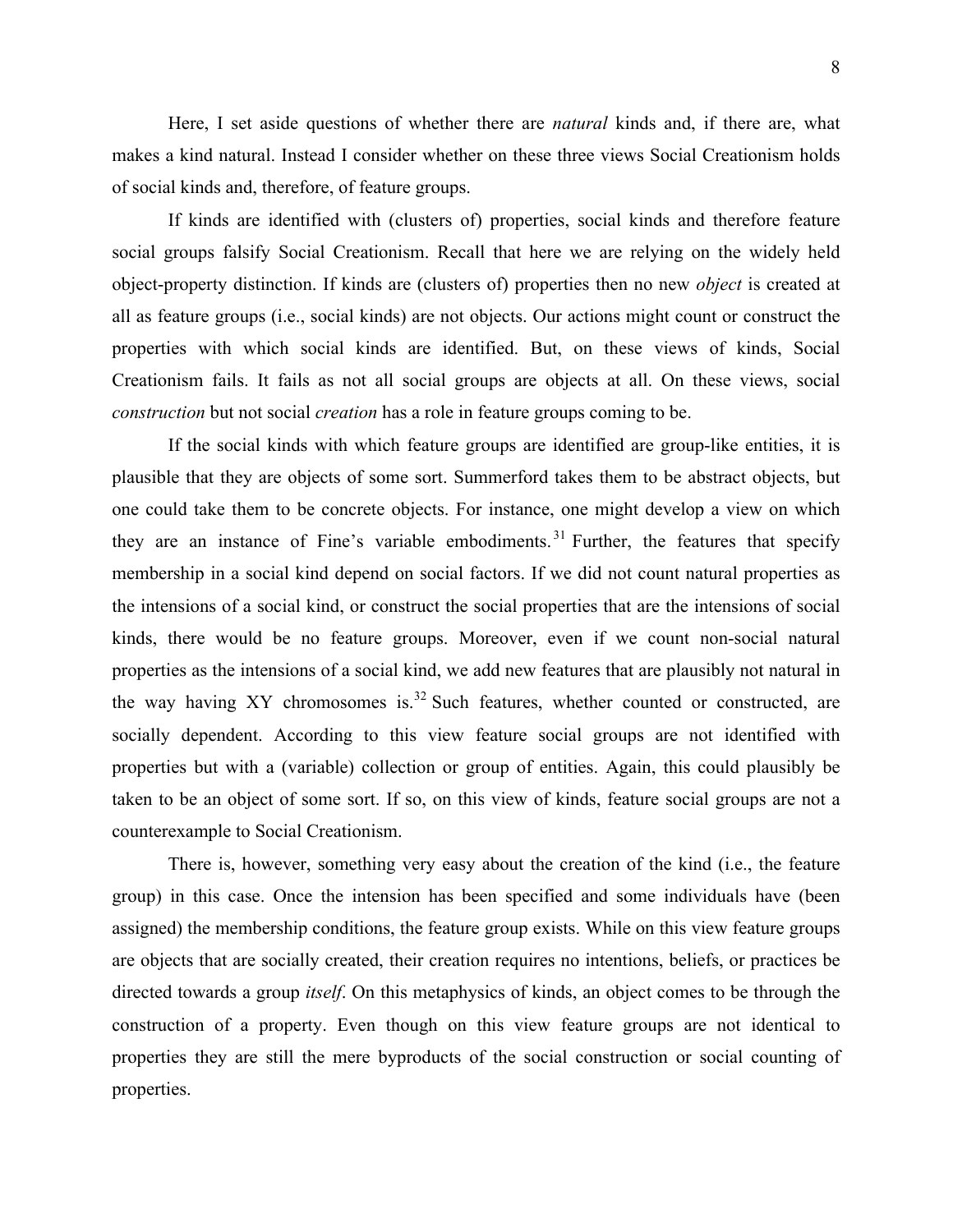Whether one takes kinds to be (clusters of) properties or intensionally specified objects, feature groups are not created in a robust way. If they are (clusters of) properties they fail to be objects at all, thereby falsifying the Social Creationist thesis. If they are intensionally specified class-like objects, they are objects that are created, but as a byproduct of property construction. The membership conditions of the kind are constructed and then the kind comes along "for free" as it were. So, if feature groups are socially created, it is only in a minimal sense. In the next two sections I argue that organized groups *are* socially created. When restricted to organized groups, Social Creationism holds.

The conclusion that feature groups are not socially created objects or are minimally socially created is not meant to diminish their importance in our lives or explanations in the social world. Rather, it can help to explain why social feature groups are so persistent both in a person's life and across generations. I return to this point in *V.* Recognizing the differences between how various social groups come to be is also part of a more general project to understand the nature of social reality.

This claim—that feature social groups come to be merely through property construction or instantiation—is consistent with two views about individuals coming to be through the instantiation of a property. First, one might hold that an individual instantiating a property or being ascribed new roles, requirements, obligations, or functions fails to bring a new entity into existence. Instead, an *already existent* individual comes to have another feature. On this view, an individual having a new obligation or property does not create an entity with new persistence conditions. To motivate the ontological innocence of property instantiation, consider the example of a young Black woman. She as a woman, as a young person, and as a Black person can persist through the same changes in parts. It is not the case that she can persist through the loss of a finger as a young person, but cannot persist through the same loss as a woman.<sup>33</sup> Having new social roles, obligations, properties and functions, the argument goes, does not yield new entities.

In contrast, one might argue that instantiating at least certain roles, obligations, or properties does involve the creation of new individuals. For instance, Witt argues that human beings, persons, and social individuals are distinct entities.<sup>34</sup> She argues that they are distinct as they have different essential properties. Going further one might argue that there are many nonidentical social individuals. For instance, one could hold that there is an individual as a woman, as an American, as a Latinx, and so on and that they are all distinct.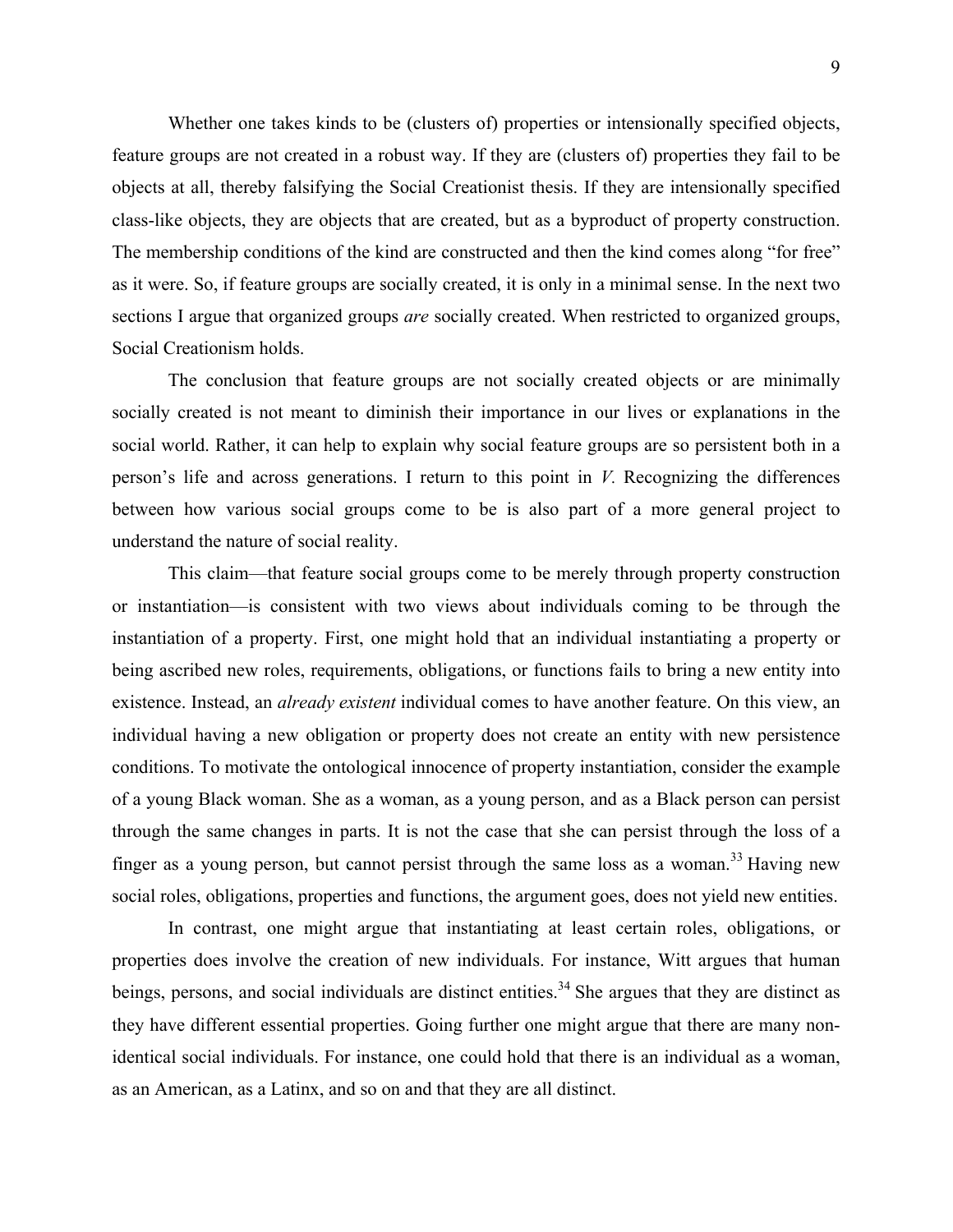The first view—that new entities do not come to be through the application of social properties—is widely held in both analytic metaphysics and critical theory. On the analytic side, the view fits with Quinean views of existence on which ontology is tied to values variables can take. Variables do not, on this picture, take combinations of properties and objects as values. Instead, entities in a domain are taken to be values of variables and predicates are taken to hold of them without bloating the theory's ontology. The view also fits with Kripkean views of essence on which one's social position could vary radically while one's genes or ancestral lineage are essential.

Anti-essentialist views that are prominent in theories of sex, gender, and race could also be understood as failing to posit new individuals when properties are instantiated. For example, to make sense of de Beauvoir's famous claim that "[o]ne is not born, but rather becomes, woman" one must exist first and then be gendered.<sup>35</sup> Even if new individuals fail to be created, the importance of social categorization can be central in how one conceptualizes oneself, one's personality, (dis)abilities, and so on.<sup>36</sup>

While I accept the general consensus that new individuals do not come to be through the instantiating of social properties, one need not accept this view to accept my conclusion about the way feature groups come to be. The question we are focused on is whether *feature groups* are objects that are created. Whether new individuals (e.g., a lesbian, a working class man) are created when properties are instantiated is orthogonal to the question.

Whether feature groups are created relies on the view one takes of kinds. And, I have argued, on the dominant views of kinds feature groups are not objects and, so, are not socially created (although they are plausibly socially constructed). Even if kinds are objects and are dependent on social factors in a way that satisfies Social Creationism, their creation is very easy. They are byproducts, just as recessions or other macro-level patterns that can be generated as byproducts of a social system seem to be. Organized groups are a different matter.

### III. Organized Groups as Structured Wholes

Teams and committees have organizational structures with various positions and relations among them. Positions, like power forward, catcher, president, and treasurer, are played by individuals acting in combination with others. A view of organized groups should capture that organized groups have both an organizational structure and members. In previous work I argued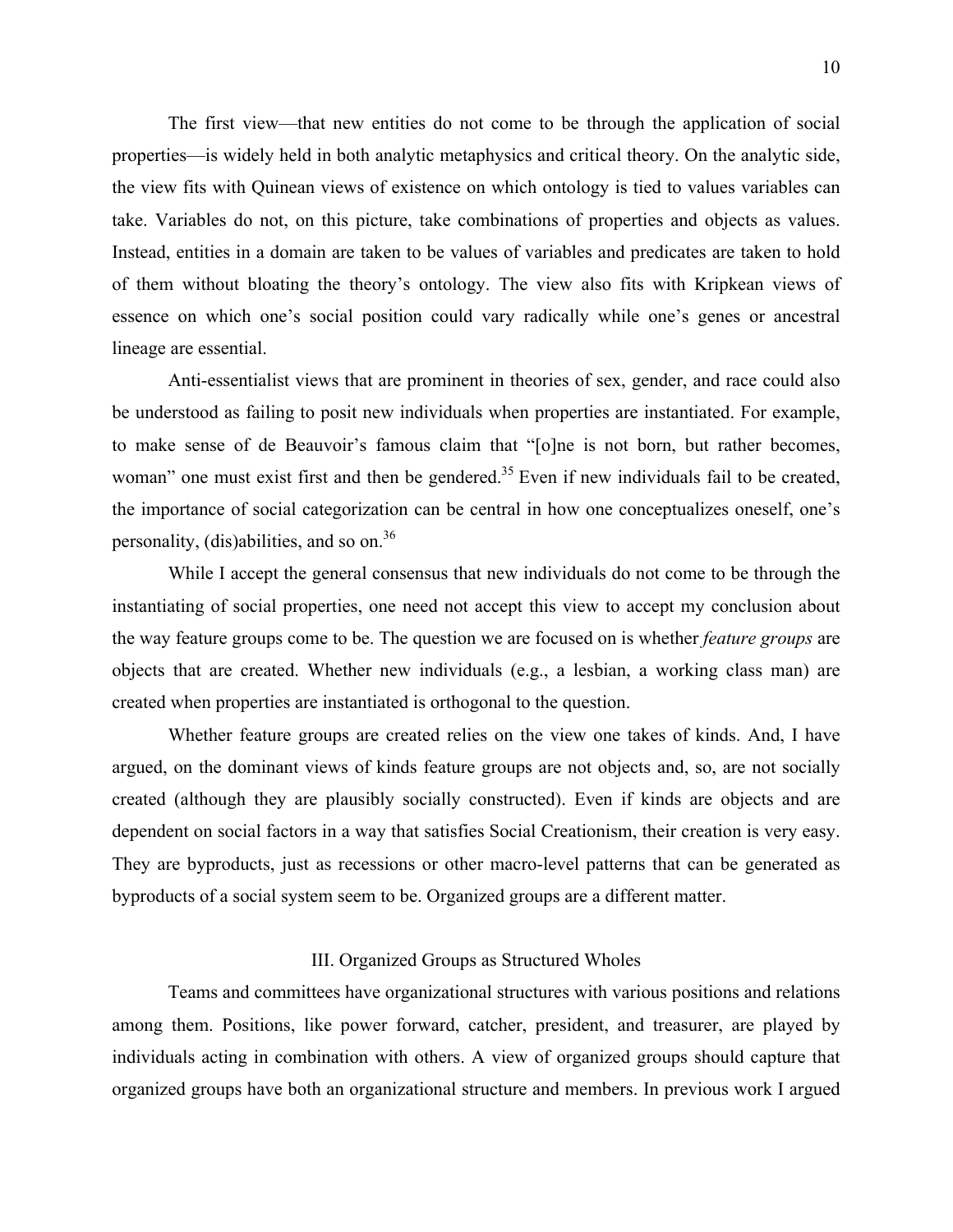for a view of organized groups as structured wholes or what I originally described as "realizations of structures".<sup>37</sup> A group's structure captures its functional organization. For instance, a baseball team's structure captures the functional roles of the catcher, pitcher, outfielders, etc. The structure can be represented as (but not identified with) a graph composed of nodes and directed edges. Nodes represent positions that might be occupied by individuals who carry out actions. Edges represent relations that hold between node-occupiers in the structure. For example, a secretary in a club might report to the president of the club. In such a structure a 'secretary' node is connected to a 'president' node by the 'reports to' relation.<sup>38</sup>

Organized groups are not merely structures. They are structures that have been realized by individuals through their interactions fitting the functionally defined relations specified by the nodes and edges. In many cases this will also require having the right sorts of intentions to other individuals in the group and to extra-group entities (e.g., to Congress or to the President of the United States).<sup>39</sup>

In some cases, an individual being normatively bound by certain relations might be enough for someone to be a member of a group. For example, someone might be a pretty lousy secretary of a club. He might miss many meetings and frequently fail to take notes. Nevertheless, we might think that he still is the secretary of the club, even though in actuality he fails to bear the relations required by the node he occupies. To account for cases like this, we could allow that being normatively bound by the relations that define a node is sufficient to occupy it. Since the lousy secretary is supposed to attend meetings and take notes, he is a member of the club.<sup>40</sup> While such cases are possible, if enough of a team's or a club's members failed to play the required roles, the organized group would likely go out of existence. Functional integration is required by at least many members.

When an organized group exists it has both a structure and some members who occupy the nodes in the structure. To occupy a node in a structure an individual must bear the relations specified by the edges. These might connect the node to occupiers of other nodes or, in the case of reflexive relations, to the node-occupier herself. Since someone can bear a relation to someone at one time (or at one world) without bearing it to that individual at every time (or world) group membership can change. The view captures this through the following condition:

*Organized Group Membership*: Some things, X, are the members of a group with structure S at time t and world w if, and only if, together X occupy the nodes of S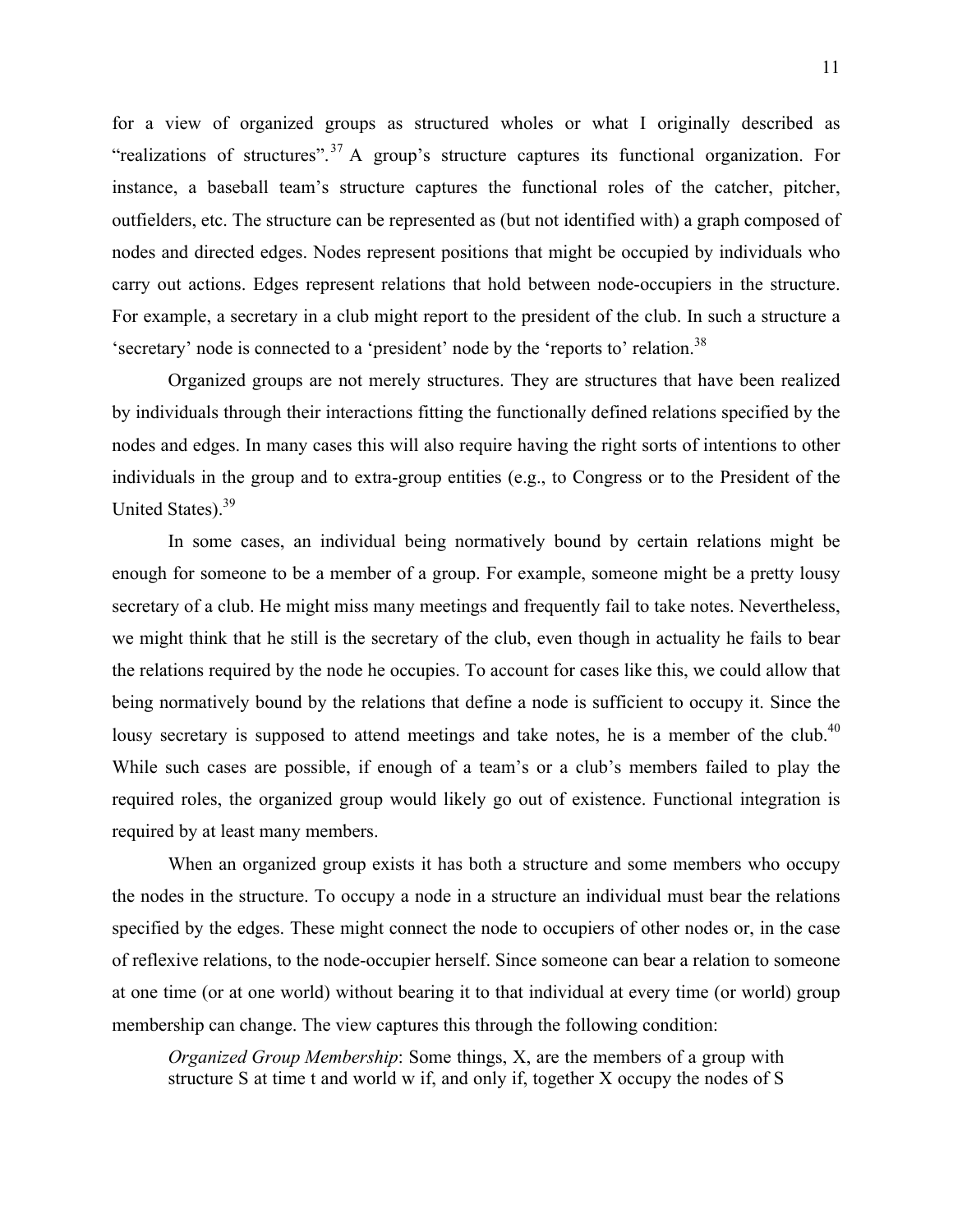at t at w (i.e., X are functionally related, or at least normatively bound, in the ways required by S at t at w).

The synchronic identity conditions of organized groups also make requirements on membership, structure, and additional requirements on external relations to other groups (e.g., other teams) or to other entities (e.g., charters). A necessary condition for group identity is:

*Organized Group Identity*: A group  $G_1$  and a group  $G_2$  are identical only if (1) for all t and all w, the structure of  $G_1$  at t at w is identical to the structure of  $G_2$  at t at w, and (2) for all t and all w and all x, x occupies node n in the structure of  $G_1$  at t at w if, and only if, x occupies n in the structure of  $G_2$  at t at w.<sup>41</sup>

The persistence and identity conditions offered here can be used to show that organized groups are not simply pluralities of members in two ways.

First, as specified in *Organized Group Membership*, members of organized groups can vary across times and worlds. In 2014 John Boehner was a member of Congress, in 2018 he is not. Yet, Congress still exists. It was able to persist through his resignation. Similarly, in 2018 LeBron James actually plays for the Cleveland Cavaliers, but he might have played for the New York Knicks. The Cavaliers—that very team—could exist without James. Call the condition that groups can vary in members across times and worlds **Membership Variety**. <sup>42</sup> If organized groups were just some individuals, they could not vary across times or worlds. The plurality of individuals Jeante, Laura, Sofia, and Jingyih could not persist through the loss of Laura. They would not be the same plurality if one was lost or another added. This gives reason to hold that organized groups exist and are distinct from the plurality of their members. Organized groups clearly can vary in membership. Pluralities of individuals cannot. So, organized groups are distinct from their members. They are entities with structure.

Second, imagine a case in which Jeante, Laura, Sofia, and Jingyih are all and only the members (at a time and world) of the Fencing Club and the Philosophy Club. If organized groups were identical to pluralities of their members, the "two" clubs would be one. Yet, the clubs have different roles, histories, and futures. They may be involved in different events or competitions. While the clubs are presently and actually co-extensional, it certainly seems that they are still in fact two clubs. Call the condition that organized groups can be extensionally coincident but nonidentical **Non-Identical Coincidents**. The view of organized groups sketched here captures Non-Identical Coincidents by requiring the identification of organized groups to be sensitive to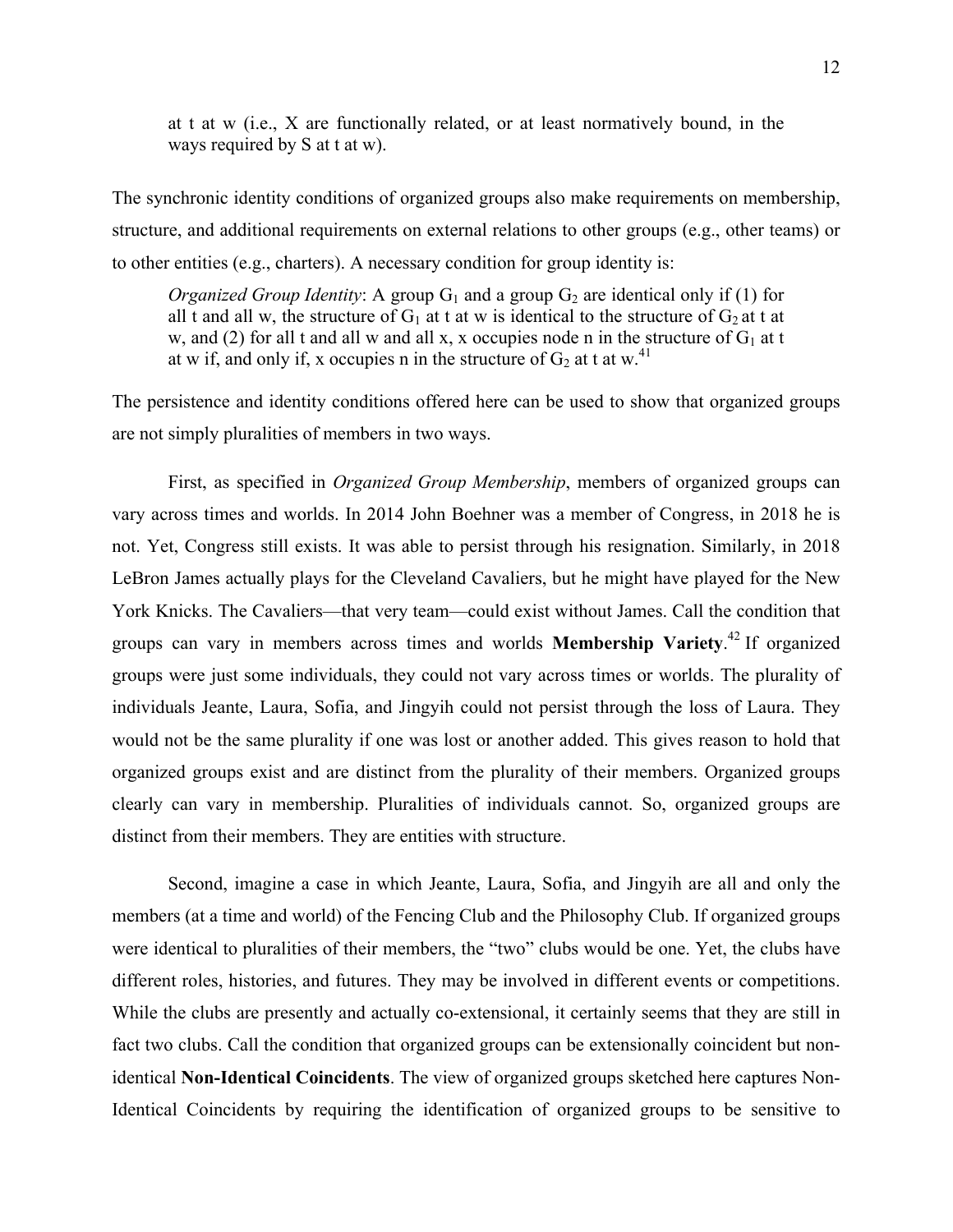structure and to members across times and worlds.

Organized groups are more than just their members and more than just group structures. They are structured wholes. While the discussion here gives a sketch of a view of organized groups, very little has been said about how it is that organized groups come into being (or even if they do come into being). As I previously noted "once a group structure is realized a group…exists". <sup>43</sup> Next, I directly address whether this requires a commitment to Social Creationism for organized groups.

#### IV. Organized Groups and Social Creationism

I argued that organized groups are not identical to structures or to mere pluralities of their members. They are structured wholes that come to be when a group structure is realized. The realizing of a group structure requires particular patterns of action, intentions, beliefs, habits, agreements, and practices. Social Creationism states that all social groups are social objects created through (some specific types of) thoughts, intentions, agreements, habits, patterns of interaction, and practices. So, it seems that organized groups are socially created and that Social Creationism holds when restricted to organized social groups. Before taking the question to be settled, however, let's consider two ways one might argue against Social Creationism for organized groups.

First, consider an argument by analogy against Social Creationism for organized groups. Recall that when discussing feature groups I followed many philosophers in the analytic and critical theory traditions in holding that no new *individuals* are created through the instantiation of socially constructed properties. In cataloging the ontology of the world, the thought goes, we should not count persons and also middle-class women and also Latinxs and …. In giving an ontology of entities we should not count each property instantiation as a distinct entity. By analogy one might argue that since group structures are plausibly complex relational features, their instantiation also does not create new entities.<sup>44</sup> Call this the **Property Instantiation Challenge**. According to the Property Instantiation Challenge, if some individual person instantiating a property was not sufficient for a new entity, then some individuals instantiating a property is not sufficient for a new entity.

As a first pass response to the Property Instantiation Challenge, a proponent of Social Creationism for organized groups might argue that there is an important disanalogy between *one*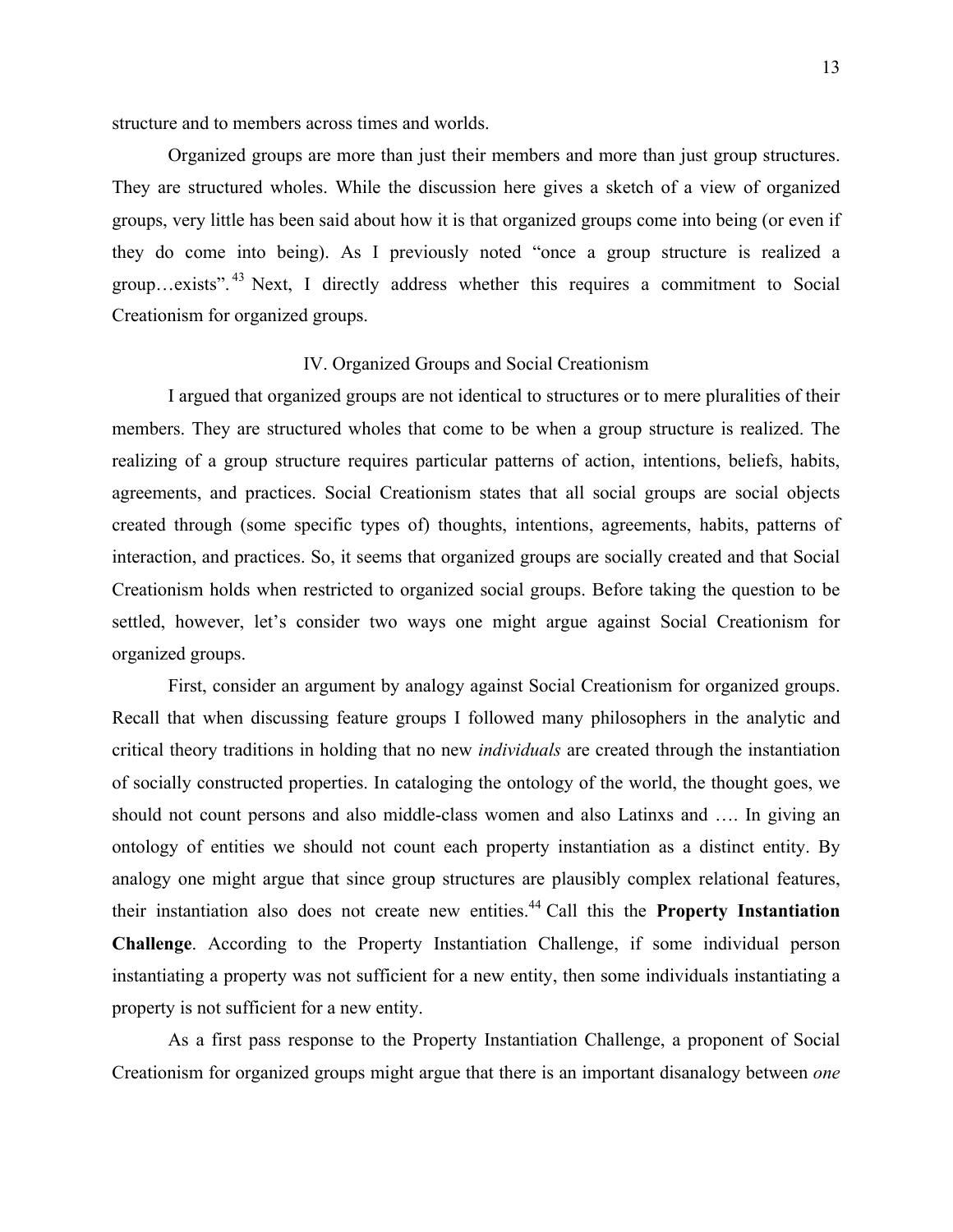individual instantiating a property and *many* individuals together instantiating a property. To make the possible response more concrete, consider the following thesis:

*Unification by Property*: If a property, *F*, is instantiated by some things, *xx*, without it being the case that any of the *xx*s individually is *F*, then there exists something *y* which is distinct from the *xx*s, and *Fy*.

One could argue that *F* holding of the *xx*s together yields a new and distinct entity. While perhaps prima facie plausible, considerations from plural logic can be used to argue against *Unification by Property*.

Predicates can apply to plural expressions distributively or collectively. When combined with plural expressions, distributive predicates distribute to the many individuals picked out by the expression. For example in 1 *be a woman* distributes to Mercedes, to Bella, and to Carrie; the truth of 1 entails that each is a woman.

1. Mercedes, Bella, and Carrie are women.

In contrast, collective predicates do not distribute. For example, in 2 and 3 *gather* and *surround* fail to distribute to Mercedes, Bella, or Carrie.

- 2. Mercedes, Bella, and Carrie gathered near the door.
- 3. Mercedes, Bella, and Carrie surrounded the dog.

Proponents of plural logic argue that while the semantics of distributive and collective predication differ, neither requires that there is an additional entity that satisfies a predicate. That is, they argue that the truth of 1-3 does not require that there is *a thing* that satisfies the predicates in 1-3.<sup>45</sup>

While it is beyond the scope of this paper to thoroughly examine or evaluate plural logic, if a treatment of collective uses of predicates is viable, *Unification by Property* should be rejected. The thesis relies on an instance of collective predication yielding an entity, something proponents of plural logic explicitly reject. If plural logic is viable, the difference between how an individual instantiates a property and how some individuals instantiate a property is not a viable strategy for responding to the Property Instantiation Challenge. There is, however, another difference that can be appealed to in order to show that organized groups are distinct entities and that the Property Instantiation Challenge fails.

Organized groups have persistence and identity conditions that are different from mere pluralities. In the last section I argued that organized groups are not just pluralities of members.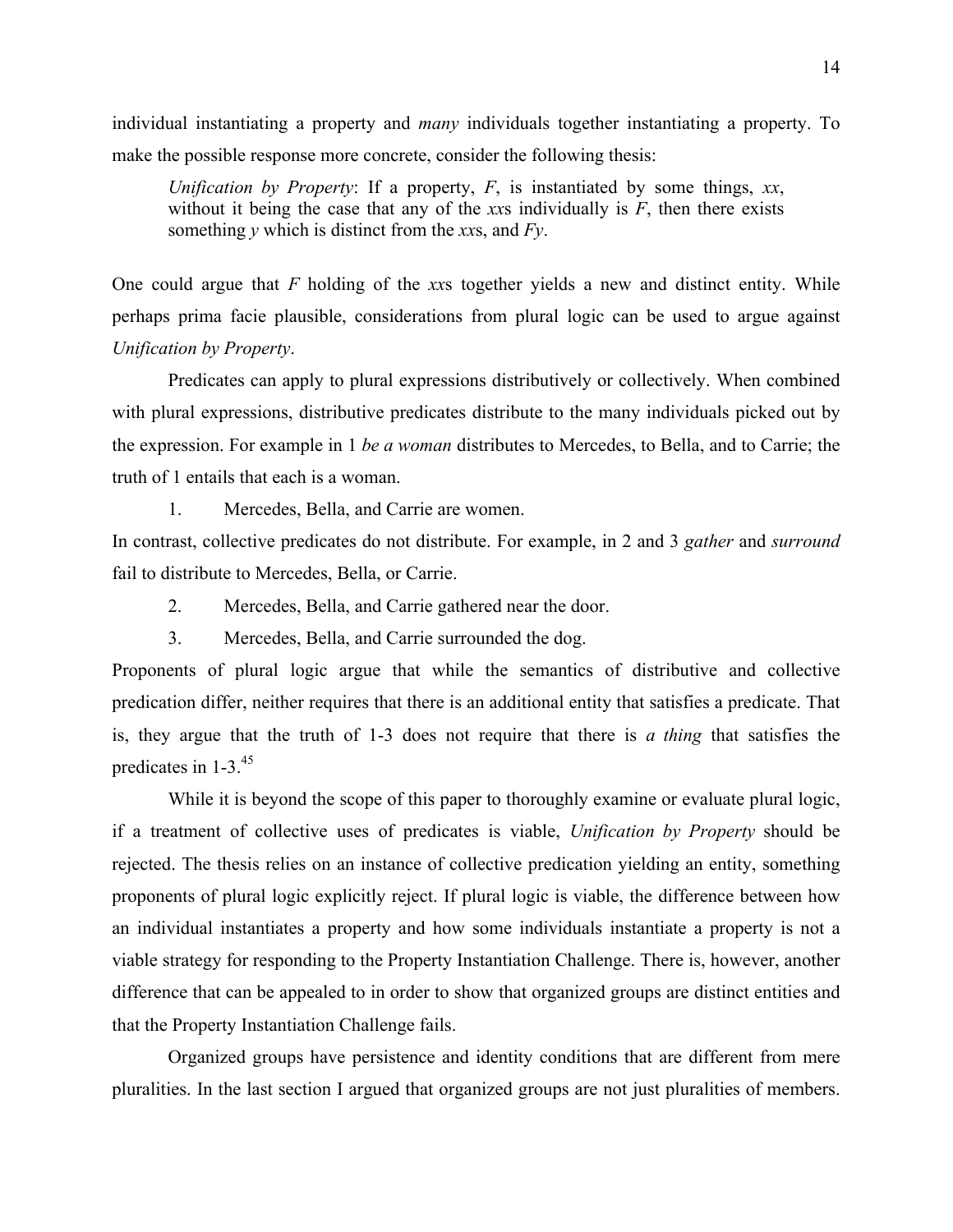The realization of a group structure delivers a structured whole with persistence and identity conditions that are distinct from the conditions associated with the plurality of its members. So, the argument that Social Creationism holds for organized groups appears to stand. But perhaps that was too quick. Suppose one took organized groups to be not just pluralities, but identified organized groups with pluralities instantiating a property.46

For instance consider the plurality of people currently seated at JFK airport as you read this sentence. They instantiate the property of *being seated at JFK*. In five minutes time, suppose that some people who were seated are now standing. There is a distinct plurality instantiating the property *being seated as JFK airport*. Some individuals a, b, c, and d instantiating a property is not the same as a, b, and c instantiating a property. Identifying organized groups with pluralities instantiating a property fails to allow for genuine change of membership. Organized groups can change members across times, pluralities or pluralities instantiating properties cannot. The Property Instantiation Challenge fails as organized groups are neither pluralities nor pluralities instantiating a property.

Second, consider what I'll call the **Mere Structures Challenge** to the claim that organized groups are socially created. The Mere Structures Challenge claims that organized groups are not socially created objects as they are mere structures without physical realizations. The challenge can be drawn out by considering a criticism of Searle's view. On Searle's view status functions are imposed on objects in physical reality. For example, a person (X) could be ascribed the function of being president of the United States (Y) in a context. While this view could be used to account for women, Blacks, gay men, Latinxs, and so on, Smith and Thomasson argue it does not work for all social entities. Smith argues that Searle's view cannot accommodate entities like corporations and universities, which do not seem to be functions assigned to pre-existing object.<sup>47</sup> Smith calls such things "freestanding Y terms," as there is no X onto which Y is imposed. Similarly, Thomasson argues that Searle cannot explain entities like laws, companies, or religions. She states that things like an antismoking law, Microsoft, and the Anglican Church "cannot be understood simply as preexisting physical objects with new status functions, since they are not physical entities at all – indeed we might call them 'abstract' social objects". <sup>48</sup> The Mere Structures Challenge argues that organized groups are not social objects but just are complex relational properties.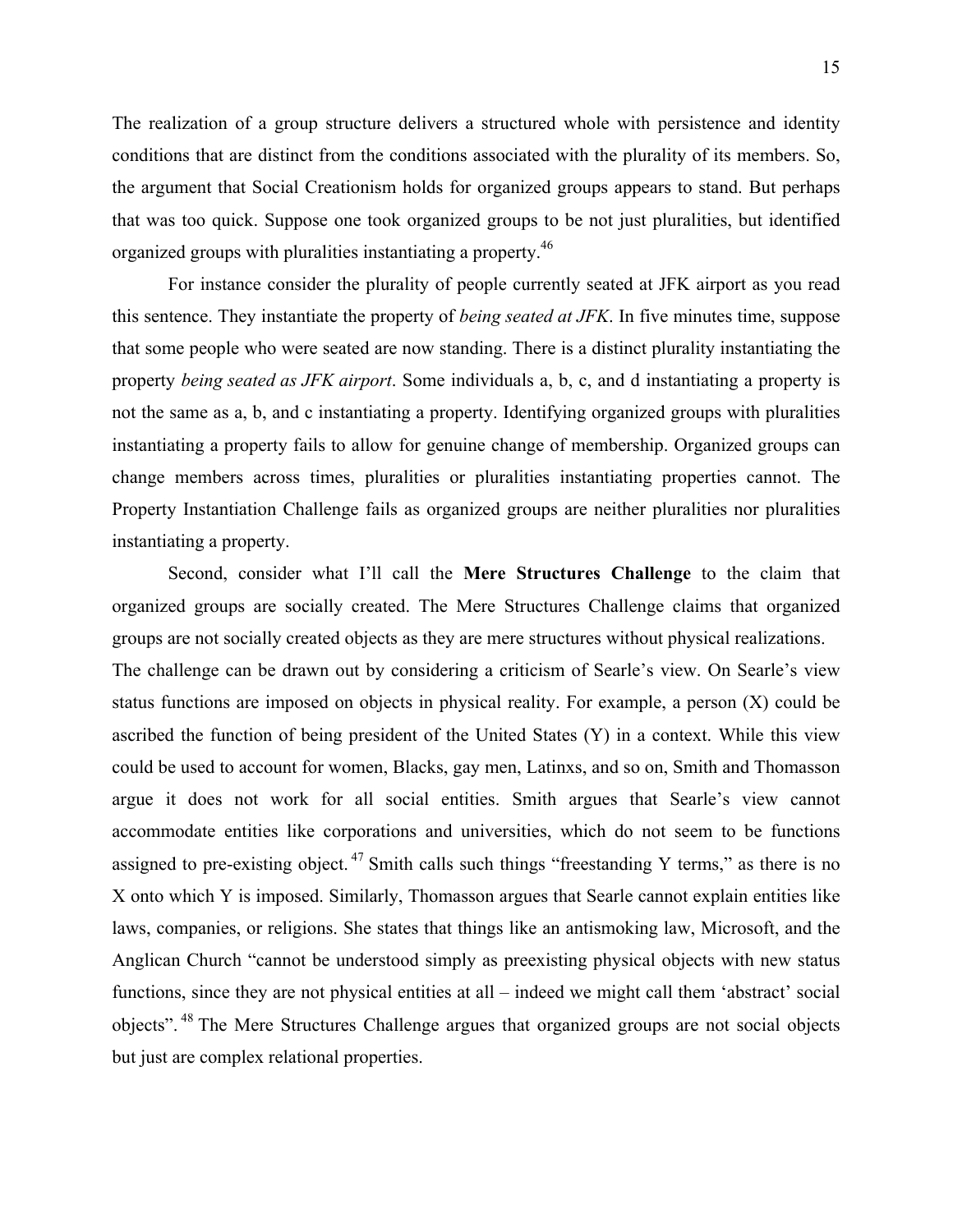In response to the worry of freestanding Y terms Searle has said that such entities are created "out of thin air" 49; that "they need have no physical realization" and "may be just a set of status functions"  $50$ ; and that such entities are "as they say... 'fictitious'" <sup>51</sup>. Even if Searle's responses work to diffuse Smith and Thomasson's criticisms, they fail to apply to organized groups.<sup>52</sup> Organized groups are not created out of thin air, but out of people intending and interacting with one another and with physical objects like buildings, computers, and basketball hoops. They have physical realizations. They can take up space, be located, and come to be at particular times. They are not just structures.

Organized groups are also not fictitious. While teams and courts are not born in the way human beings are, they seem to be equally real. Further, the claim that all organized groups are fictitious elides the distinction between real and fictitious organized groups. Gryffindor's Quidditch team from the Harry Potter books and the Hellfire Club from Marvel Comics are fictitious organized groups; the Supreme Court and the Minnesota Twins are not.<sup>53</sup> The Mere Structures Challenge can be met, as organized groups are not identical to structures.

Arguments against Social Creationism for organized groups rely on the view that organized groups are identical to either pluralities or to structures. I have argued that neither identity holds. Organized groups are structured wholes that are socially created.

# V. Conclusion

Since social groups depend on human actions, practices, and beliefs, one might have thought that they are all socially created. That is, one might have adopted Social Creationism the thesis that social groups are social objects created through (some specific types of) thoughts, intentions, agreements, habits, patterns of interaction, and practices. I have argued that not all social groups come to be in the same way or share a uniform nature. Depending on one's view of kinds, feature groups are either not socially created, as they are not objects at all, or they come about "automatically" in virtue of the instantiation of a socially constructed property. Macrolevel patterns or events are not the only social entities that can be generated as byproducts.

Organized groups, in contrast, are socially created. Once a group structure is realized though actions, practices, beliefs, and intentions, a new object or thing exists. It can be referred to and quantified over. Perhaps it can also have intentions and beliefs, function as an agent, and be held morally responsible for its actions.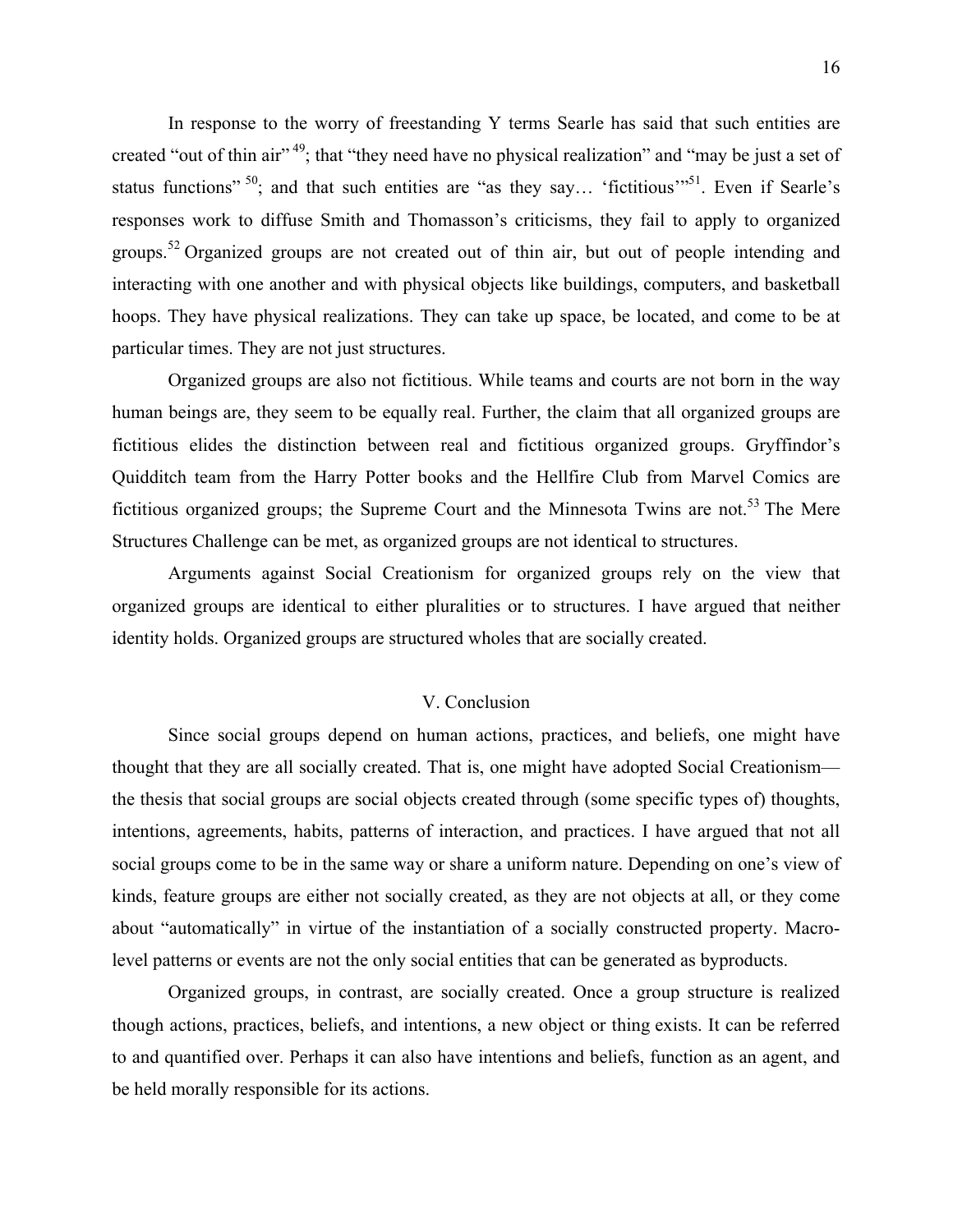Distinguishing between the ways social groups come to be can help to explain why some social groups are so widespread and difficult to change. Feature groups can classify people without their agreement and without people having intentions to classify (or be classified). Because they require so little in the way of explicit intention and effort, they are harder to alter or destroy than organized groups. Careful consideration of their existence conditions and natures helps to explain why. The social world is complex and varied. To better understand our world and ourselves we need to understand the relations between it and us. Analyzing social groups is one part of this project.<sup>54</sup>

# Endnotes

<sup>1</sup> For simplicity I equate social beings and human beings given that the cases on which I focus are human groups.

 $2$ At this point I am staying neutral on the nature of the features or properties. They might be natural, socially constructed, or partially natural and partially social in nature.

<sup>3</sup> I call groups of this type organized groups as they usually have a specified organization and organizational roles. For example, baseball teams have catchers, pitchers, outfielders, etc.

<sup>4</sup> I use 'objects' and 'particulars' interchangeably. I also use 'property' and 'universal' interchangeably. The object-property distinction is not uncontroversial, but it is widely held. For arguments against the distinction see Fraser MacBride, "The Particular-Universal Distinction: A Dogma of Metaphysics?" *Mind* 114 (2005): 565-614.

<sup>5</sup> See Brian Epstein, *The Ant Trap: Rebuilding the Foundations of the Social Sciences* (Oxford: Oxford University Press, 2015) and Brian Epstein,"What are Social Groups? Their Metaphysics and How to Classify Them," *Synthese* (forthcoming).

<sup>6</sup> See Amie Thomasson, "Foundations for a Social Ontology," *Protosociology*, 18-19 (2003): 269-290.

<sup>7</sup> Amie Thomasson, "Social Entities" in *Routledge Companion to Metaphysics*, ed. Robin le Poidevin et. al., (London: Routledge, 2009), 549.

<sup>8</sup> Raimo Tuomela, "Collective Acceptance, Social Institutions, and Social Reality," *The American Journal of Economics and Sociology*. 62, no. 1 (2003), 161.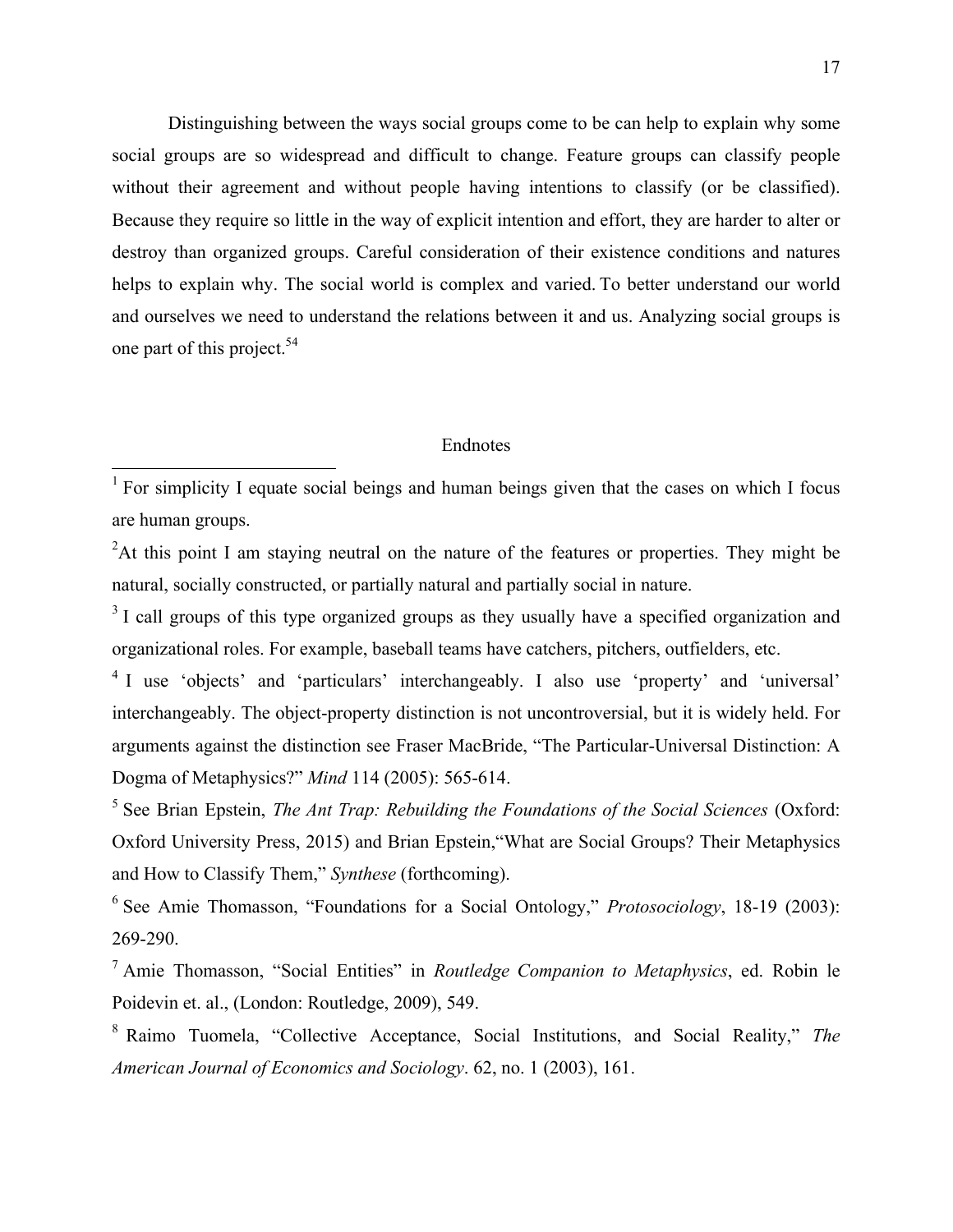9 John Searle, *The Construction of Social Reality* (New York: Free Press, 1995). See also Åsa Andersson, *Power and Social Ontology* (Malmo: Bokbox Publications, 2007).

<sup>10</sup> I am not taking these to be *justified* inferences, but they are inferences that are commonly drawn. Even if one does not accept that women (or Blacks, lesbians, Latinxs, …) share a uniform nature, research on implicit attitudes has shown that there are inferences that one draws easily and inferences that are significantly more difficult to draw. See, for example,

Anthony Greenwald and Linda Krieger, "Implicit Bias: Scientific Foundations," *California Law Review* 94, no. 4 (2006): 945-68.

 $11$  This condition could be relativized to contexts, if one holds that one's racial, gender, or other feature group membership changes across communities or times.

<sup>12</sup> For arguments that social kinds share some features with biological kinds see John Dupré, "Human Kinds and Biological Kinds: Some Similarities and Differences," *Philosophy of Science* 71, no. 5 (2004): 892-900. For arguments that some social kinds are natural see Muhammad Ali Khalidi, "Three Kinds of Social Kinds," *Philosophy and Phenomenological Research* 90 (2015): 96–112. For ways to draw the natural kind/social kind distinction and for arguments that some social kinds are natural (on at least some ways of drawing the distinction) see Rebecca Mason, "The Metaphysics of Social Kinds," *Philosophy Compass* 11 (2016): 841– 50.

<sup>13</sup> Others take specific feature social groups to be kinds. For instance, Sally Haslanger describes gender and race as social kinds in "Philosophical Analysis and Social Kinds—What Good Are Our Intuitions?" *Proceedings of the Aristotelian Society* 106, no. 1 (2006): 89-118. Diaz-Leon defines a social constructivist view of race on which races are social kinds in "In Defense of Historical Constructivism about Races," *Ergo* 2, no. 21 (2015): 547-62.

 $14$  There may be other attitudes or actions that are also relevant (e.g., desires, token actions). For general readability I will often use just "practices and intentions", but this should be understood as shorthand for any other attitudes or actions that prove relevant.

<sup>15</sup> Mari Mikkola, "Ontological Commitments, Sex and Gender," in *Feminist Metaphysics*, ed. Charlotte Witt (New York: Springer, 2011), 76.

<sup>16</sup> Mikkola, "Ontological Commitments, Sex and Gender," 79.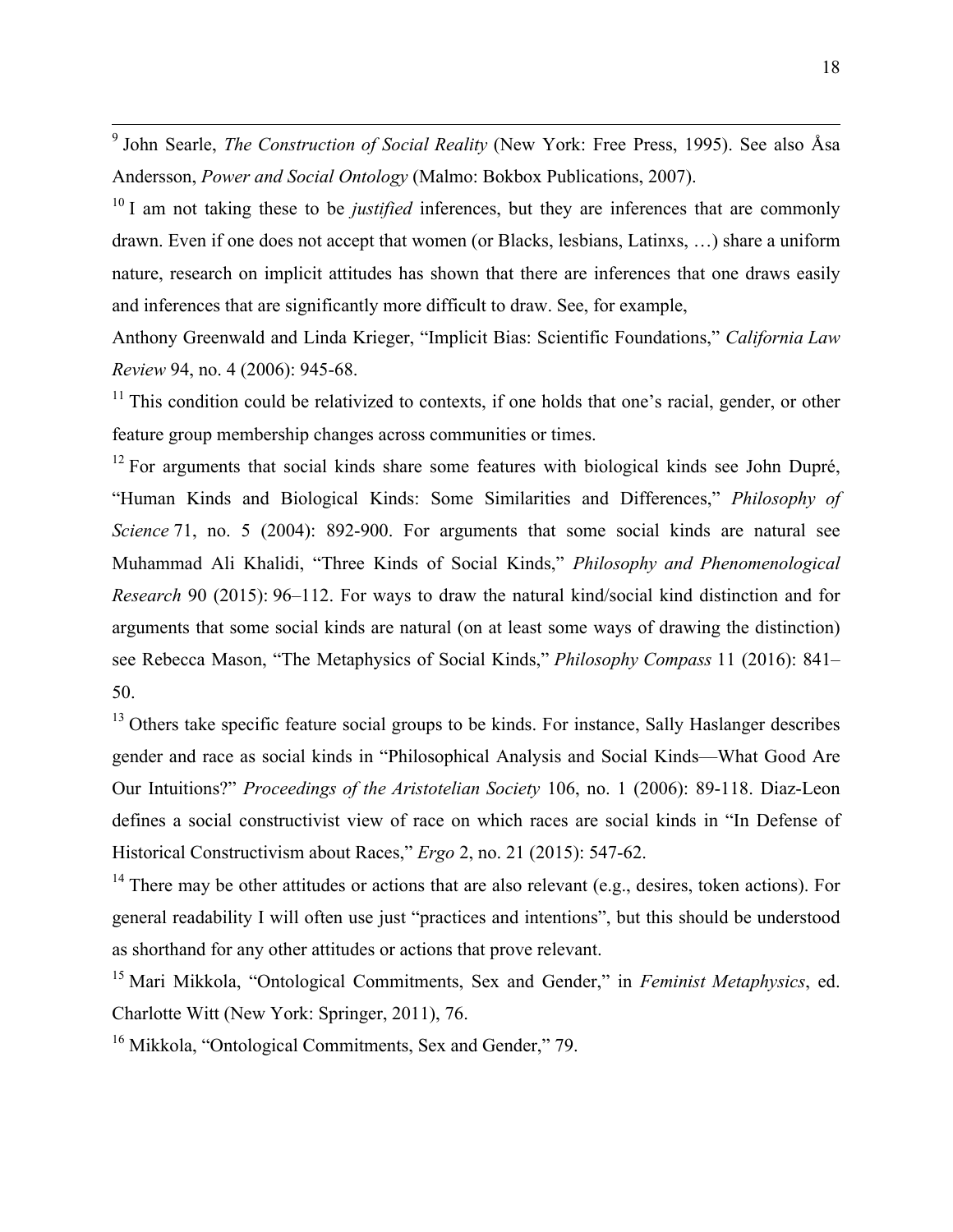<sup>17</sup> Sally Haslanger draws a distinction between causal and constitutive social construction in "Social Construction: The 'Debunking' Project," In *Socializing Metaphysics,* edited by Frederick Schmitt, 301-25. Lanham, MD: Rowman and Littlefield, 2003. What I call constructing social properties is clearly on the side of constitutive construction. Counting social properties, at least in the way Mikkola develop the idea, is also a form of constitutive construction. I take this to be important given Diaz-Leon's arguments that constitutive, not merely causal, social construction is needed to justify claims that such features are contingent, unjust, and not intrinsic given in "What is Social Construction?" *European Journal of Philosophy* 23, no. 4 (2013): 1137-52.

<sup>18</sup> See Ron Mallon, *The Construction of Human Kinds* (Oxford: Oxford University Press, 2016), Ian Hacking, *The Social Construction of What?* (Cambridge, MA: Harvard University Press, 1999), and John Searle, *Making the Social World: The Structure of Human Civilization* (Oxford: Oxford University Press, 2010).

<sup>19</sup> For discussion of the various ways social kinds, objects, properties, and facts might depend on social and non-social factors see Brian Epstein, "How Many Kinds of Glue Hold the Social World Together?" in *Social Ontology and Social Cognition*, eds. Mattia Gallotti & John Michael (New York: Springer, 2014), 41-55 and *The Ant Trap: Rebuilding the Foundations of the Social Sciences* (Oxford: Oxford University Press, 2015). For an argument that some social entities are not grounded in belief, acceptance, or representation, but rather in external features like laws and contracts see Giuliano Torrengo, "Institutional Externalism," *Philosophy of the Social Sciences* 47, no. 1 (2017): 67–85.

<sup>20</sup> See Ásta, "The Metaphysics of Sex and Gender" in *Feminist Metaphysics*, ed. Charlotte Witt (New York: Springer, 2011) and "The Social Construction of Human Kinds," *Hypatia* 28, no. 4 (2013): 716-732.

<sup>21</sup> Sally Haslanger, "Social Construction: The 'Debunking' Project," in *Socializing Metaphysics*, ed. Frederick Schmitt (Lanham, MD: Rowman and Littlefield, 2003), 6. See also Sally Haslanger "Gender and Race: (What) are They? (What) Do We Want Them To Be?" *Noûs* 34 (2000): 31– 55. and "Philosophical Analysis and Social Kinds—What Good Are Our Intuitions?" *Proceedings of the Aristotelian Society* 106, no. 1 (2006): 89-118.

<sup>22</sup> Amie Thomasson, "The Ontology of Social Groups," *Synthese* (forthcoming).

<sup>23</sup> Searle, *Making the Social World: The Structure of Human Civilization,* 99.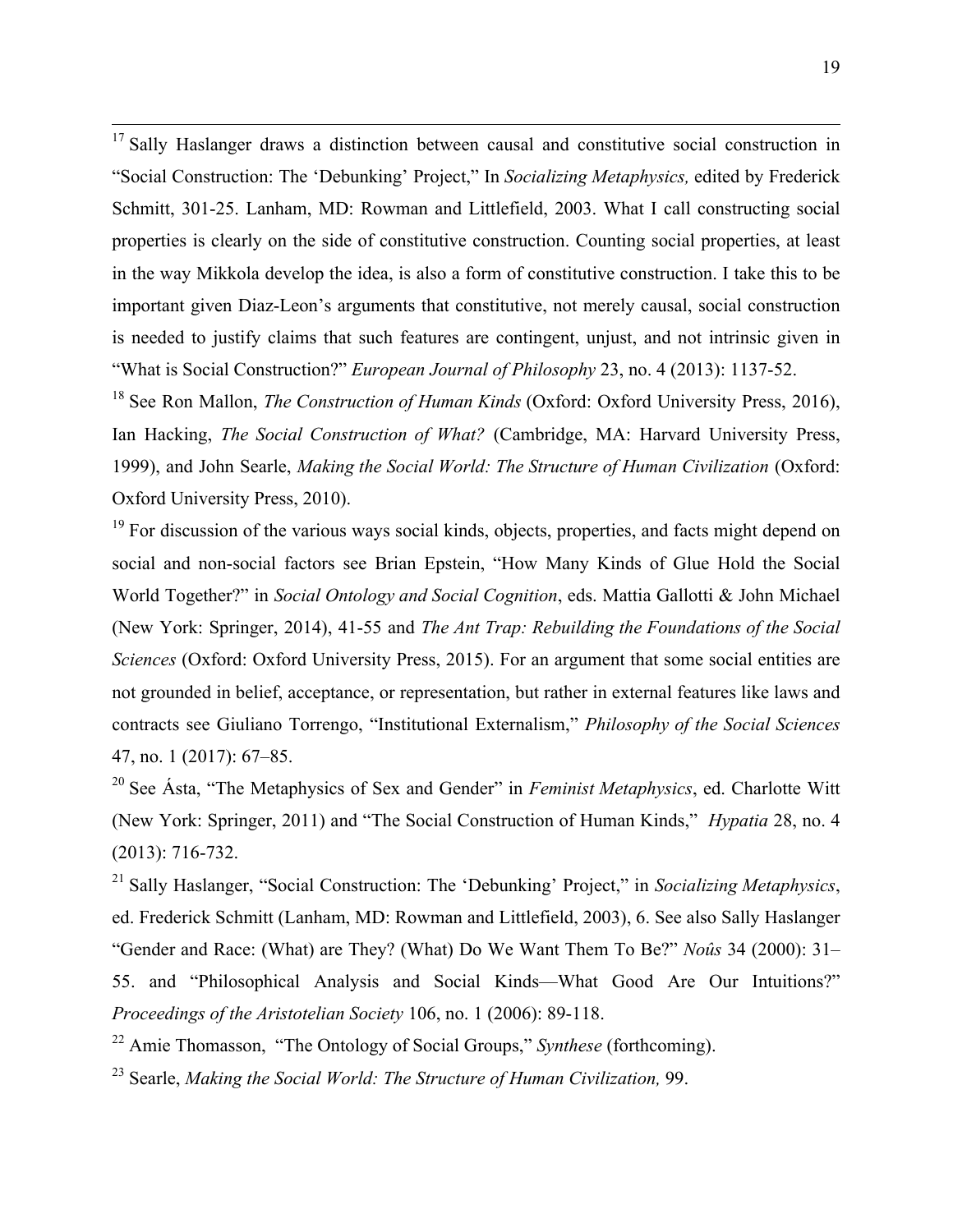<sup>24</sup> For discussion of social categories like being a widow see Sally Haslanger "Social" Construction: The 'Debunking' Project," in *Socializing Metaphysics*, ed. Frederick Schmitt (Lanham, MD: Rowman and Littlefield, 2003).

<sup>25</sup> See David Armstrong. *A World of States of Affairs* (Cambridge: Cambridge University Press, 1997) and Katherine Hawley and Alexander Bird, "What are Natural Kinds?" *Philosophical Perspectives* 25 (2011): 205–221.

<sup>26</sup> See Richard Boyd, "Realism, Anti-Foundationalism and the Enthusiasm for Natural Kinds," *Philosophical Studies* 61 (1991): 127–148 and "Realism, Natural Kinds, and Philosophical Methods," in *The Semantics and Metaphysics of Natural Kinds*, ed. Helen Beebee & Nigel Sabbarton-Leary (New York: Routledge, 2010).

 $27$  One might argue that the view that social kinds are property clusters rather than properties is preferable, as taking there to be a property *womanness* or *Blackness* is to essentialize. One might argue that not all women or all Black people have a shared (even socially constructed) feature; one should be anti-essentialist. For a nominalist argument in this vein see Natalie Stoljar, "Different Women. Gender and the Realism-Nominalism Debate," in *Feminist Metaphysics*, ed. Charlotte Witt (New York: Springer, 2011).

<sup>28</sup> They might be *sui generis* entities of various sorts. For example, they might be special sorts of properties. Alternatively, they might be what Lowe calls "substantial universals". See <sup>28</sup> E.J. Lowe, *The Four-Category Ontology* (Oxford: Oxford University Press, 2006). They might also be a sort of entity that shares similarities with objects and properties. See James Summerford, "Neither Universals Nor Nominalism. Kinds And The Problem Of Universals," *Metaphysica* 4, no. 1 (2003) and Eli Hirsch, "Complex Kinds," *Philosophical Papers* 26, no. 1 (1997).

<sup>29</sup> Summerford, "Neither Universals Nor Nominalism. Kinds And The Problem Of Universals," 114.

<sup>30</sup> Hirsch, "Complex Kinds," 48.

<sup>31</sup> Kit Fine, "Things and Their Parts," *Midwest Studies in Philosophy* 23, no. 1 (1999): 61–74.

 $32$  This marks a difference between cases that seem to be non-social kinds, but which still involve marking certain natural features. For example, consider the kind planet. Being a planet is very plausibly dependent on our taking certain natural features (orbit, size) to be the features that define what it is to be a member of the kind planet. Nevertheless, we might take the kind planet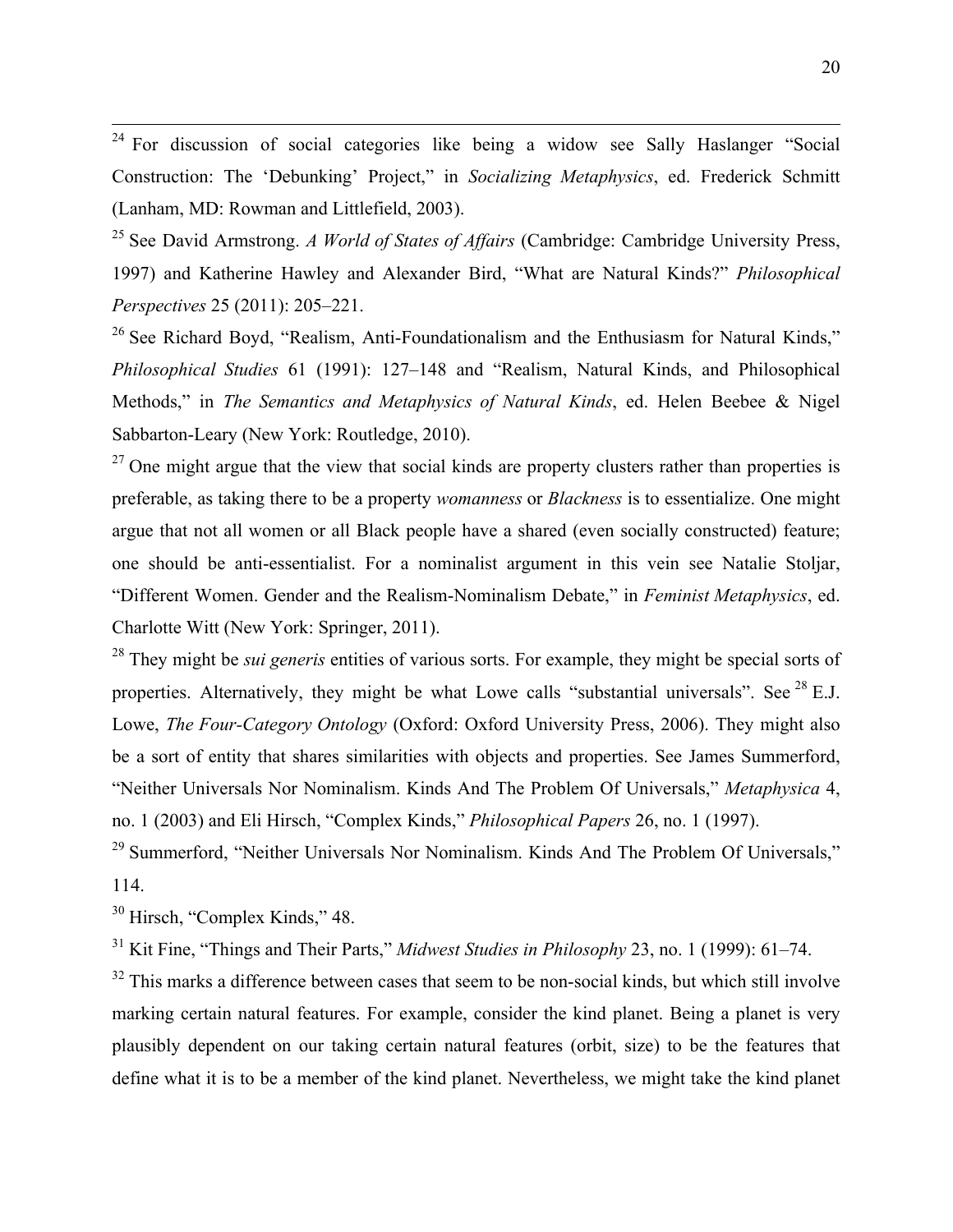not to be social in the way race or gender are. The condition that some norm or function is added allows a distinction to be drawn between these cases. Thanks to Amie Thomasson for emphasizing this worry.

<sup>33</sup> Thanks to Michael Rea for pressing me on this point.

 $\overline{a}$ 

<sup>34</sup> Charlotte Witt, *The Metaphysics of Gender* (Oxford: Oxford University Press, 2011). For criticism of Witt's view see Ásta, "Review of *The Metaphysics of Gender* by Charlotte Witt*,*" *Notre Dame Philosophical Reviews*, May 7, 2012.

<sup>35</sup> Simone De Beauvoir, *The Second Sex* (New York: Vintage Books, 2009 [1949]), 330.

<sup>36</sup> For an alternative conception on which subjects are not prior to socialization or discourse see, for instance, Judith Butler, *Gender Trouble: Feminism and the Subversion of Identity* (New York: Routledge, 1990).

<sup>37</sup> Katherine Ritchie, "What Are Groups?" *Philosophical Studies* 166, no. 2 (2013): 257–72 and "The Metaphysics of Social Groups," *Philosophy Compass* 10, no. 5 (2015): 310–21.

<sup>38</sup> In discussing organized groups here, the focus is on individual teams, courts, and committees rather than, for example, the kind basketball team. That thing, of which all basketball teams are instances is a social kind whose membership requirement is sharing a certain structural feature. It would be another kind of feature group, in this case a feature group that has groups as its members.

<sup>39</sup> Determining exactly what intentions are required is complicated. For instance, in some cases group members (at least for a time), might not need to have any intentions. For example, suppose that someone with certain powers decides to form a new organized group. One might hold that the group comes into existence prior to the new members having any intentions about their roles, the roles of other members, etc. Note, however, that even in this case the person in power has intentions to form a group. Considering how power relations relate to the formation of organized groups and affect the requisite intentions at a time is a project I will not be able to take up here.

<sup>40</sup> Thanks to Amie Thomasson for suggesting this point to me.

<sup>41</sup> Identity requires that  $G_1$  and  $G_2$  are identical only if "they" co-vary in structure across times and worlds. This does not require that structure cannot change. The condition does not require that if  $G_1$  and  $G_2$  are identical then there is a structure that  $G_1$  and  $G_2$  have for all times and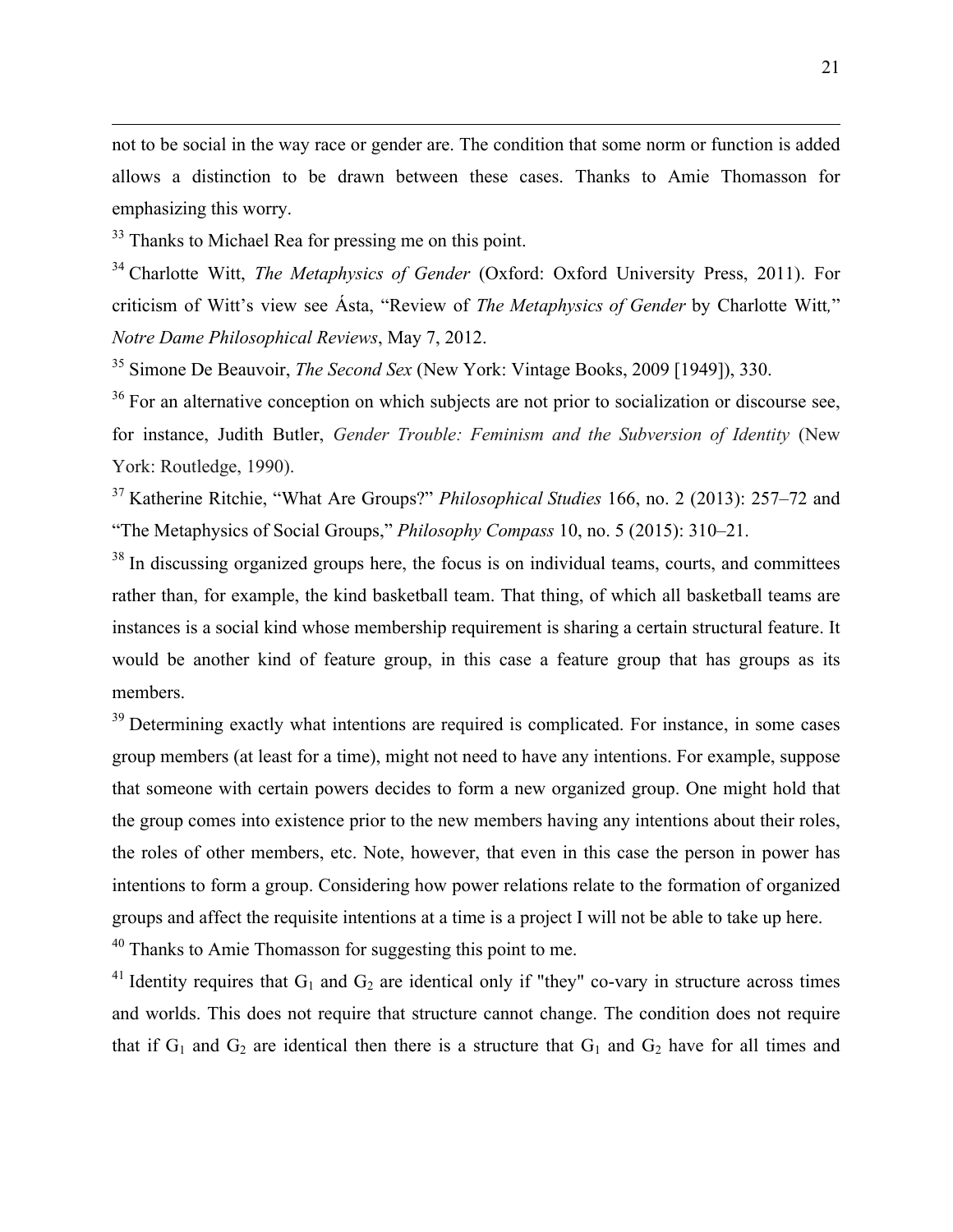worlds. Here I do not take on the task of the persistence conditions of organized group structures. Thanks to Wesley Cray pressing a worry about structural change.

 $42$  There might be certain organized groups that cannot vary in members or that have some members essentially (e.g., certain bands). Generally, however, organized groups can vary in their members.

<sup>43</sup> Katherine Ritchie, "What Are Groups?" *Philosophical Studies* 166, no. 2 (2013): 270.

<sup>44</sup> For discussion of the nature of group structures and social structures more generally see Katherine Ritchie "Social Structures and the Ontology of Social Groups," (ms).

<sup>45</sup> For proponents of plural logic see George Boolos, "To Be is to Be the Value of a Variable (or Some Values of Some Variables)," *Journal of Philosophy* 81 (1984): 430-50. See also Thomas McKay, *Plural Predication* (Oxford: Clarendon Press, 2006) and Alex Oliver and Timothy Smiley, *Plural Logic* (Oxford: Oxford University Press, 2013).

<sup>46</sup> Thanks to Esa Diaz-Leon for suggesting this as a possible view and for helpful discussion.

<sup>47</sup> Barry Smith, "John Searle: From Speech Acts to Social Reality," in *John Searle*, ed. Barry Smith, (Cambridge: Cambridge University Press, 2003): 1-33.

<sup>48</sup> Thomasson, "Social Entities", 548.

 $\overline{a}$ 

<sup>49</sup> John Searle, "What Is an Institution?" *Journal of Institutional Economics*, 1 (2005): 14.

<sup>50</sup> Barry Smith and John Searle. "The Construction of Social Reality: An Exchange," *American Journal of Economics and Sociology* 62, no. 1 (2003): 305.

<sup>51</sup> John Searle, *Making the Social World: The Structure of Human Civilization*, 100.

 $52$  For arguments that Searle's claims do not hold for corporations or universities either see Frank Hindriks "But Where Is the University?" *Dialectica* 66, no. 1 (2012): 93-113. Hindriks argues that such entities are constituted by physical objects (often people).

 $53$  Thanks to Amie Thomasson for suggesting this point.

<sup>54</sup> Previous versions of this paper were presented at the Pacific APA, The Ohio State University Social Ontology Conference, Notre Dame University, Lewis and Clark College, and the CUNY Logic and Metaphysics Workshop. I am grateful for audiences at these venues for helpful feedback. Thanks are especially owed to Sara Bernstein, Esa Diaz-Leon, Peter Finocchiaro, J.M. Fritzman, Kendy Hess, Rebecca Mason, Rachel Ann McKinney, and Amie Thomasson for comments on earlier drafts and for helpful discussion.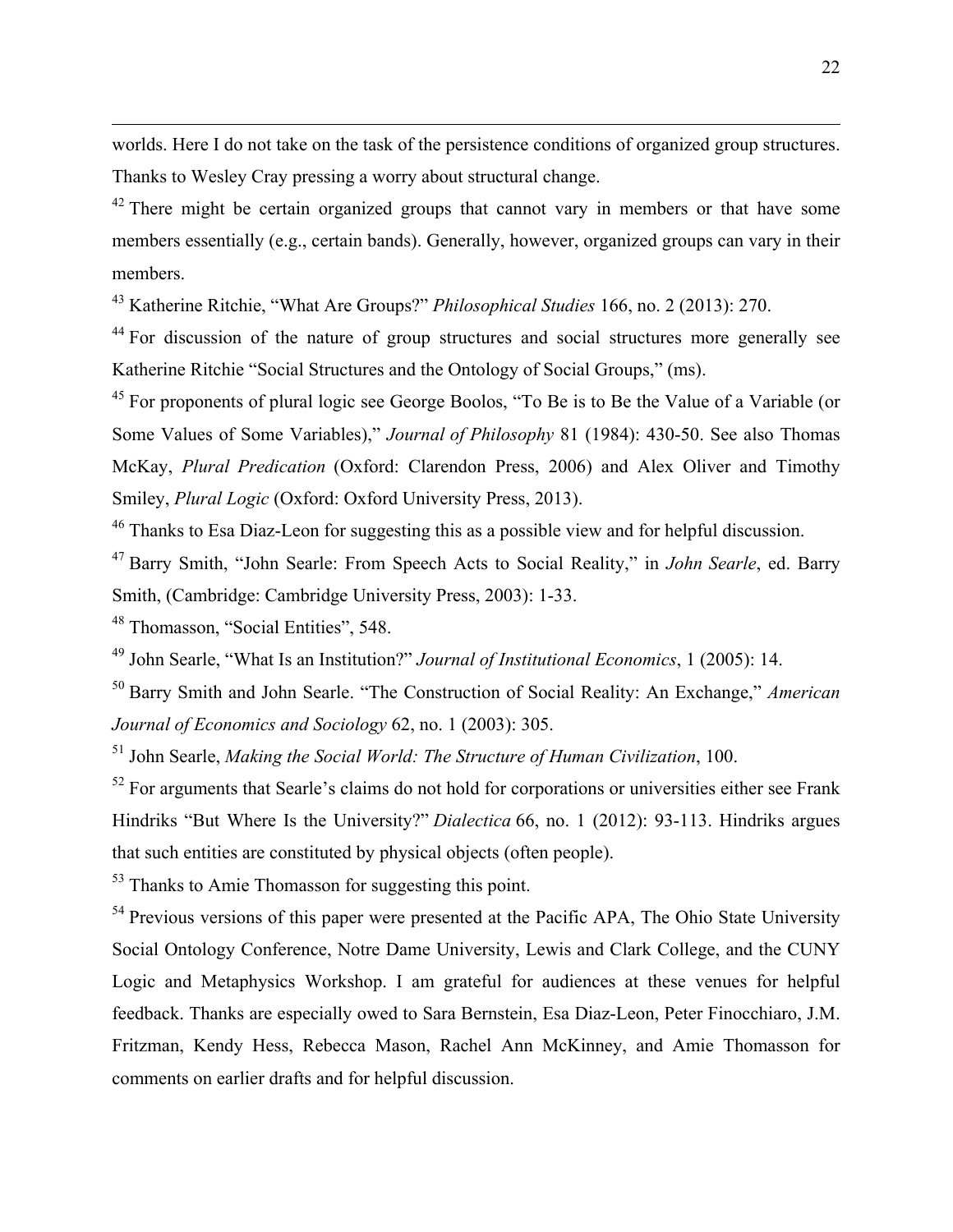### References

Andersson, Åsa. *Power and Social Ontology*. Malmo: Bokbox Publications, 2007.

 $\overline{a}$ 

Armstrong, David. *A World of States of Affairs.* Cambridge: Cambridge University Press, 1997.

Ásta [published under Ásta Sveinsdóttir]. "The Metaphysics of Sex and Gender." In *Feminist Metaphysics*, edited by Charlotte Witt, 47-66. New York: Springer, 2011.

Ásta [published under Ásta Sveinsdóttir]. "Review of *The Metaphysics of Gender* by Charlotte Witt*.*" *Notre Dame Philosophical Reviews*, May 7, 2012.

Ásta [published under Ásta Sveinsdóttir]. "The Social Construction of Human Kinds," *Hypatia* 28, no. 4 (2013): 716-32.

Boyd, Richard. "Realism, Anti-Foundationalism and the Enthusiasm for Natural Kinds," *Philosophical Studies* 61 (1991): 127–48.

Boyd, Richard. "Realism, Natural Kinds, and Philosophical Methods." In *The Semantics and Metaphysics of Natural Kinds,* edited by Helen Beebee & Nigel Sabbarton-Leary, 212-34. New York: Routledge, 2010.

Boolos, George. "To Be is to Be the Value of a Variable (or Some Values of Some Variables)," *Journal of Philosophy* 81 (1984): 430-50.

Butler, Judith. *Gender Trouble: Feminism and the Subversion of Identity*. New York: Routledge, 1990.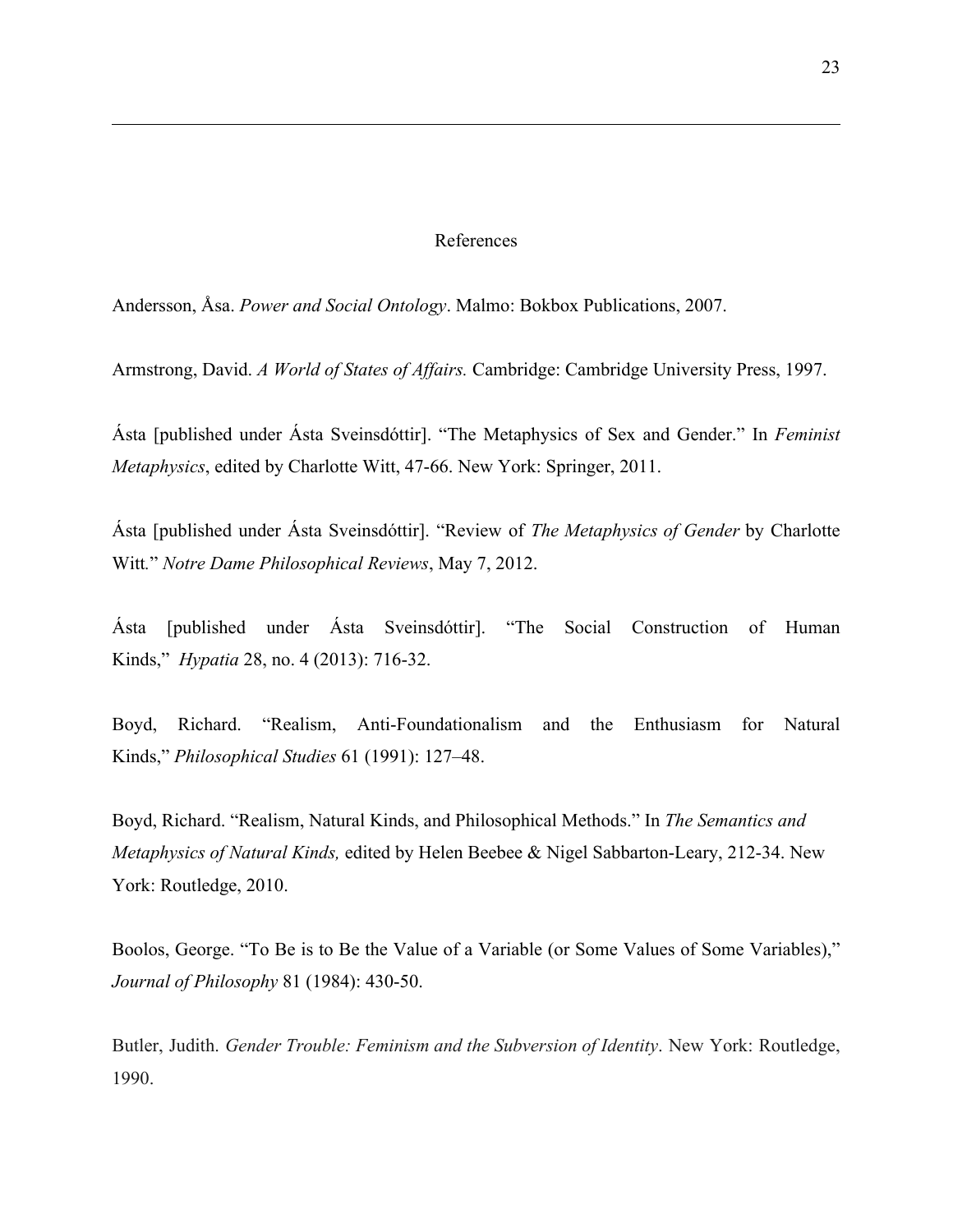De Beauvoir, Simone. *The Second Sex.* New York: Vintage Books, 2009 [1949].

 $\overline{a}$ 

Diaz-Leon, Esa. "What is Social Construction?" *European Journal of Philosophy* 23, no. 4 (2013): 1137-52.

Diaz-Leon, Esa. "In Defense of Historical Constructivism about Races," *Ergo* 2, no. 21 (2015): 547-62.

Dupré, John. "Human Kinds and Biological Kinds: Some Similarities and Differences," *Philosophy of Science* 71, no. 5 (2004): 892-900.

Epstein, Brian. "How Many Kinds of Glue Hold the Social World Together?" In *Social Ontology and Social Cognition*, edited by Mattia Gallotti & John Michael, 41-55. New York: Springer, 2014.

Epstein, Brian. *The Ant Trap: Rebuilding the Foundations of the Social Sciences*. Oxford: Oxford University Press, 2015.

Epstein, Brian. "What are Social Groups? Their Metaphysics and How to Classify Them," *Synthese* (forthcoming).

Fine, Kit. "Things and Their Parts," *Midwest Studies in Philosophy* 23, no. 1 (1999):61–74.

Fine, Kit. "The Non-Identity of a Material Thing and Its Matter," *Mind* 112, no. 446 (2003): 195- 234.

Greenwald, Anthony & Linda Krieger. "Implicit Bias: Scientific Foundations," *California Law Review* 94, no. 4 (2006): 945-68.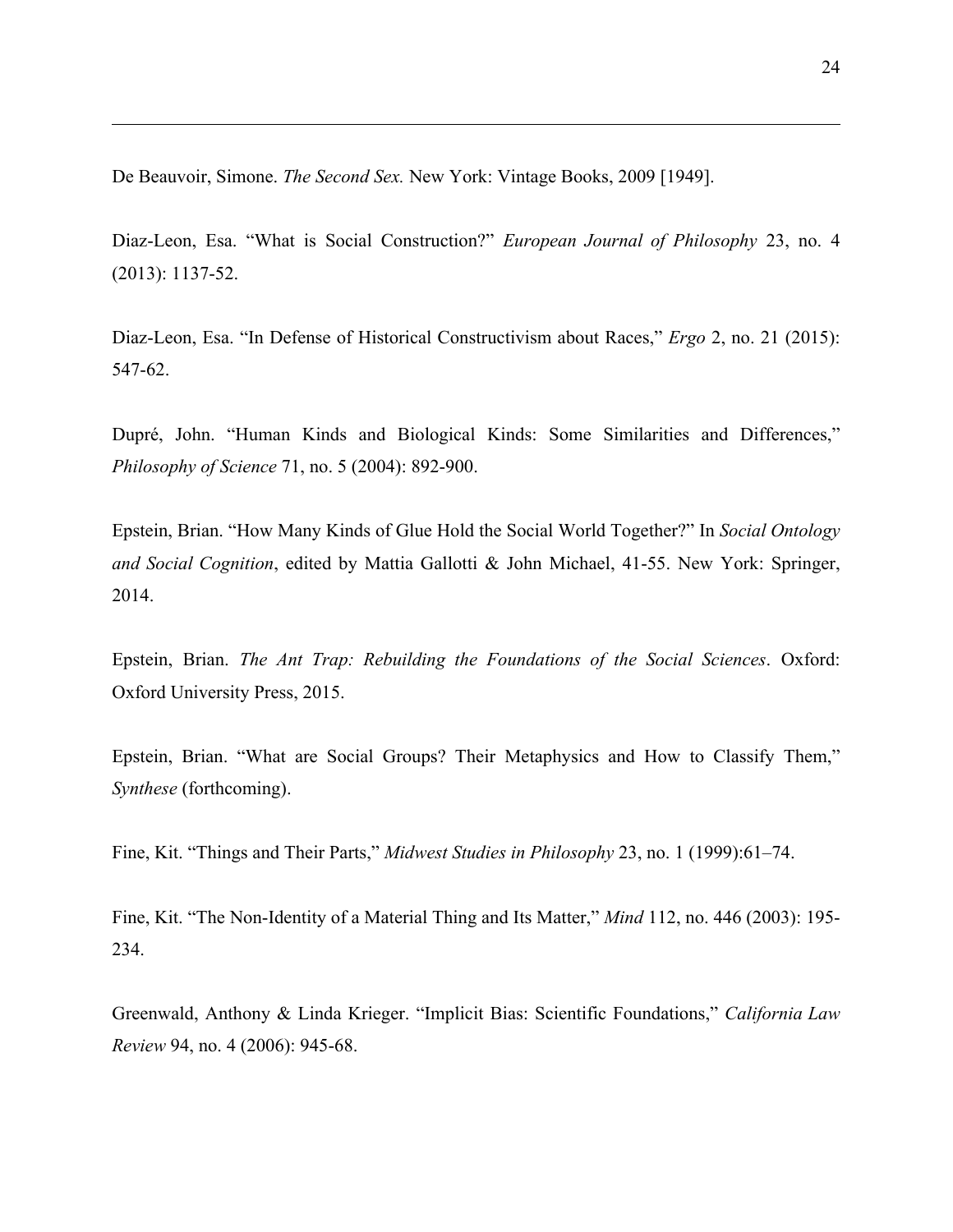Hacking, Ian. *The Social Construction of What?* Cambridge, MA: Harvard University Press, 1999.

Haslanger, Sally. "Gender and Race: (What) are They? (What) Do We Want Them To Be?" *Noûs* 34 (2000): 31–55.

 $\overline{a}$ 

Haslanger, Sally. "Social Construction: The 'Debunking' Project," In *Socializing Metaphysics,* edited by Frederick Schmitt, 301-25. Lanham, MD: Rowman and Littlefield, 2003.

Haslanger, Sally. "Philosophical Analysis and Social Kinds—What Good Are Our Intuitions?" *Proceedings of the Aristotelian Society* 106, no. 1 (2006): 89-118.

Hawley, Katherine and Alexander Bird. "What are Natural Kinds?" *Philosophical Perspectives* 25 (2011): 205–21.

Hindriks, Frank. "But Where Is the University?" *Dialectica* 66, no. 1 (2012): 93-113.

Hirsch, Eli. "Complex Kinds," *Philosophical Papers* 26, no. 1 (1997): 47-70.

Khalidi, Muhammad Ali. "Three Kinds of Social Kinds," *Philosophy and Phenomenological Research* 90 (2015): 96–112

Lowe, E. J. *The Four-Category Ontology*. Oxford: Oxford University Press, 2006.

MacBride, Fraser. "The Particular-Universal Distinction: A Dogma of Metaphysics?" *Mind* 114 (2005): 565-614.

Mallon, Ron. *The Construction of Human Kinds.* Oxford: Oxford University Press, 2016.

Mason, Rebecca. "The Metaphysics of Social Kinds," *Philosophy Compass* 11 (2016): 841–50.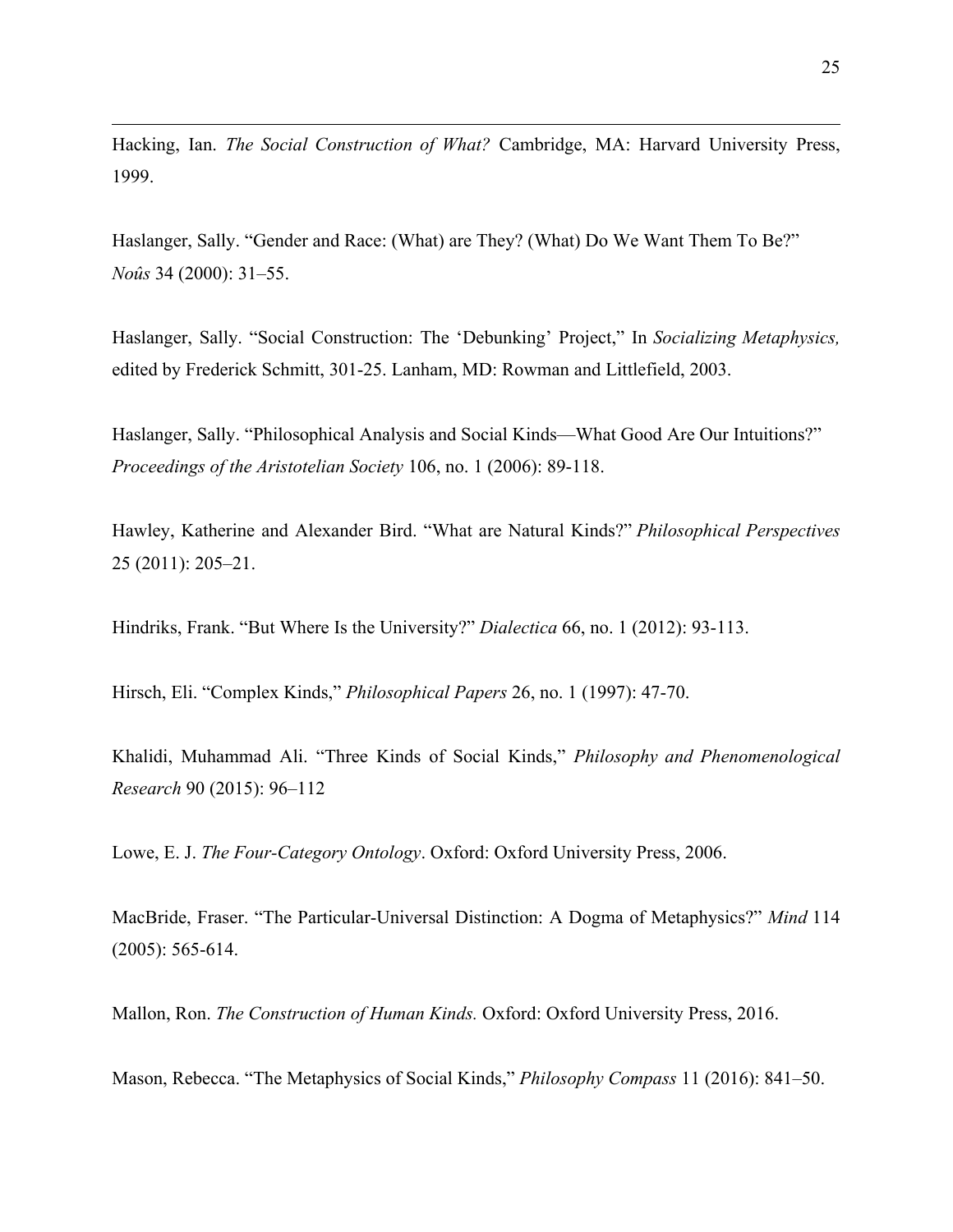McKay, Thomas. *Plural Predication.* Oxford: Clarendon Press, 2006.

 $\overline{a}$ 

Mikkola, Mari. "Ontological Commitments, Sex and Gender." In *Feminist Metaphysics*, edited by Charlotte Witt, 67-83. New York: Springer, 2011.

Miller, Seamas. *Social Action: A Teleological Account* Cambridge: Cambridge University Press, 2001.

Oliver, Alex and Timothy Smiley. *Plural Logic*. Oxford: Oxford University Press, 2013.

Ritchie, Katherine. "What Are Groups?" *Philosophical Studies* 166, no. 2 (2013): 257–72.

Ritchie, Katherine. "The Metaphysics of Social Groups," *Philosophy Compass* 10, no. 5 (2015): 310–21.

Ritchie, Katherine. "Social Structures and the Ontology of Social Groups," (ms).

Searle, John. *The Construction of Social Reality*. New York: Free Press, 1995.

Searle, John. "What Is an Institution?" *Journal of Institutional Economics*, 1 (2005): 1–22.

Searle, John. *Making the Social World: The Structure of Human Civilization.* Oxford: Oxford University Press, 2010.

Smith, Barry. "John Searle: From Speech Acts to Social Reality." In *John Searle,* edited by Barry Smith, 1-33. Cambridge: Cambridge University Press, 2003.

Smith, Barry and John Searle. "The Construction of Social Reality: An Exchange," *American Journal of Economics and Sociology* 62, no. 1 (2003): 283–310.